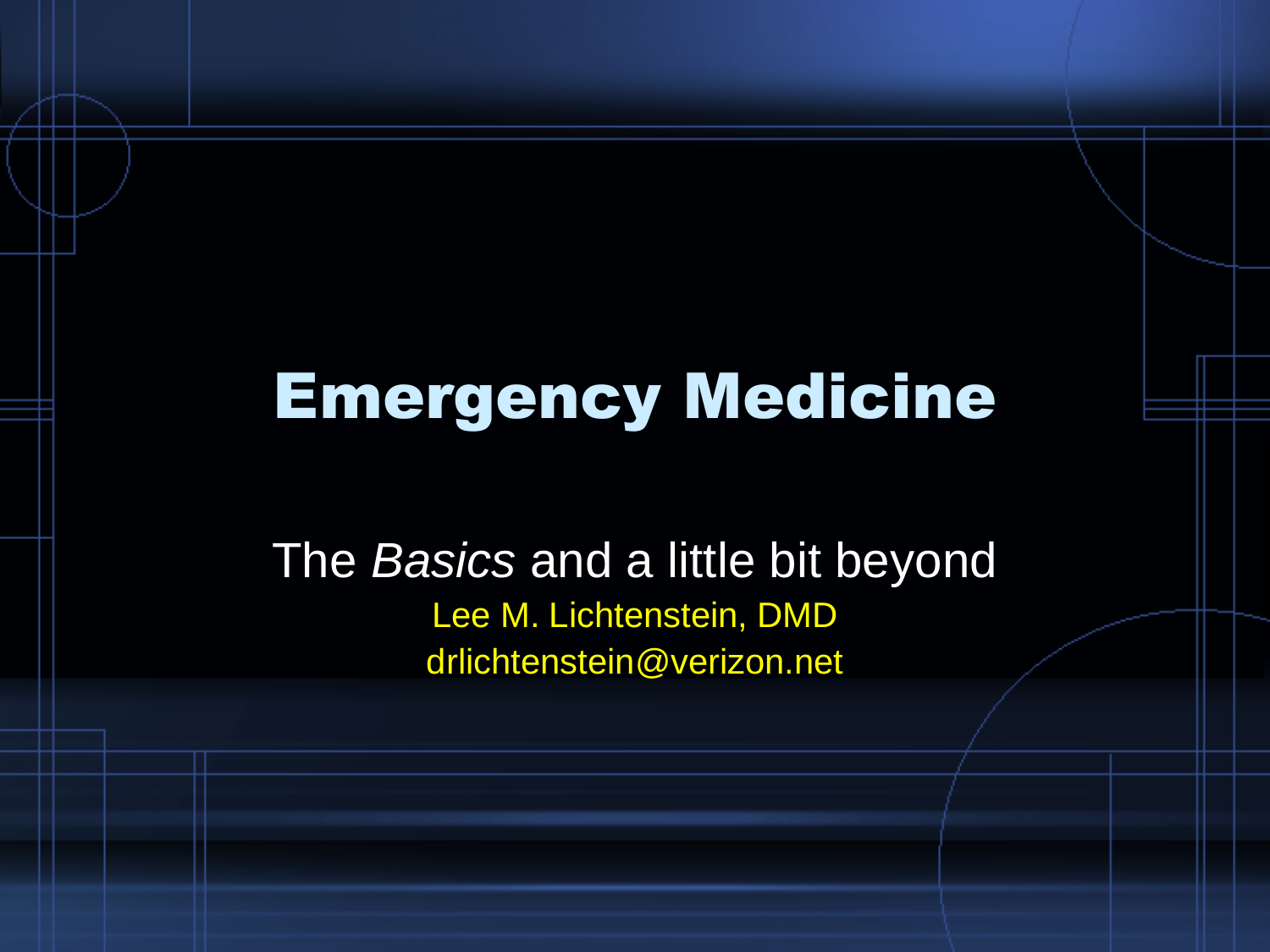#### Emergency Medicine

All emergencies are not created the same

- Some start really **BIG**
- Some start *small* and grow bigger
- Some are quite noticeable
- Some aren't noticed until too late (if at all)
- Some are quickly rectified and fixed
	- (if you know what to do)
- Some are not fixable
	- (even if you know w\hat to do)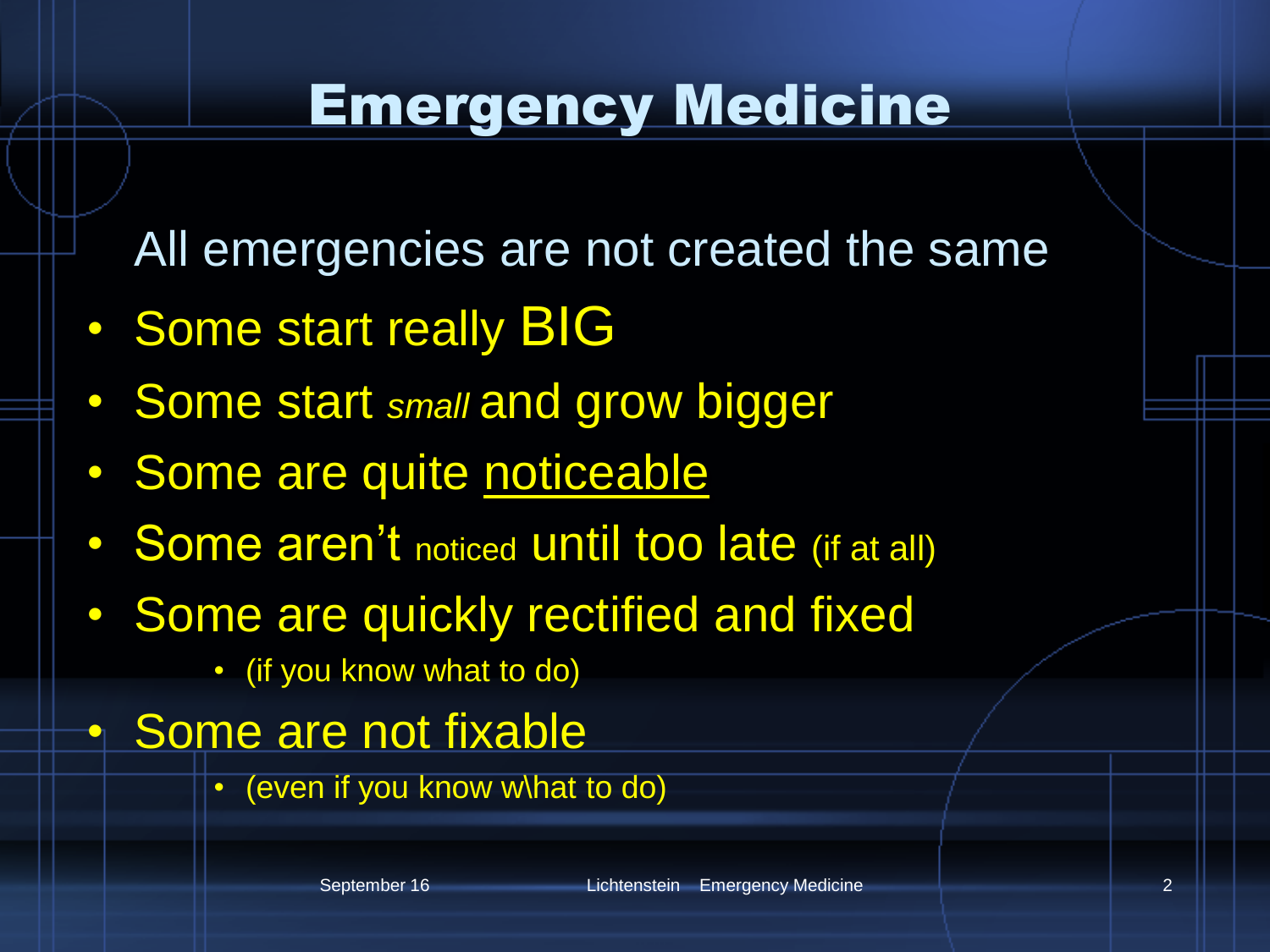# $||0||0||0||0||$

- Who first "notices" the patient is in trouble
- Severity of problem
- Time until action
- Action plan and actual treatment
- Extent of emergency management
- Background, training, experience
- Call for "help"
- 'Outcome'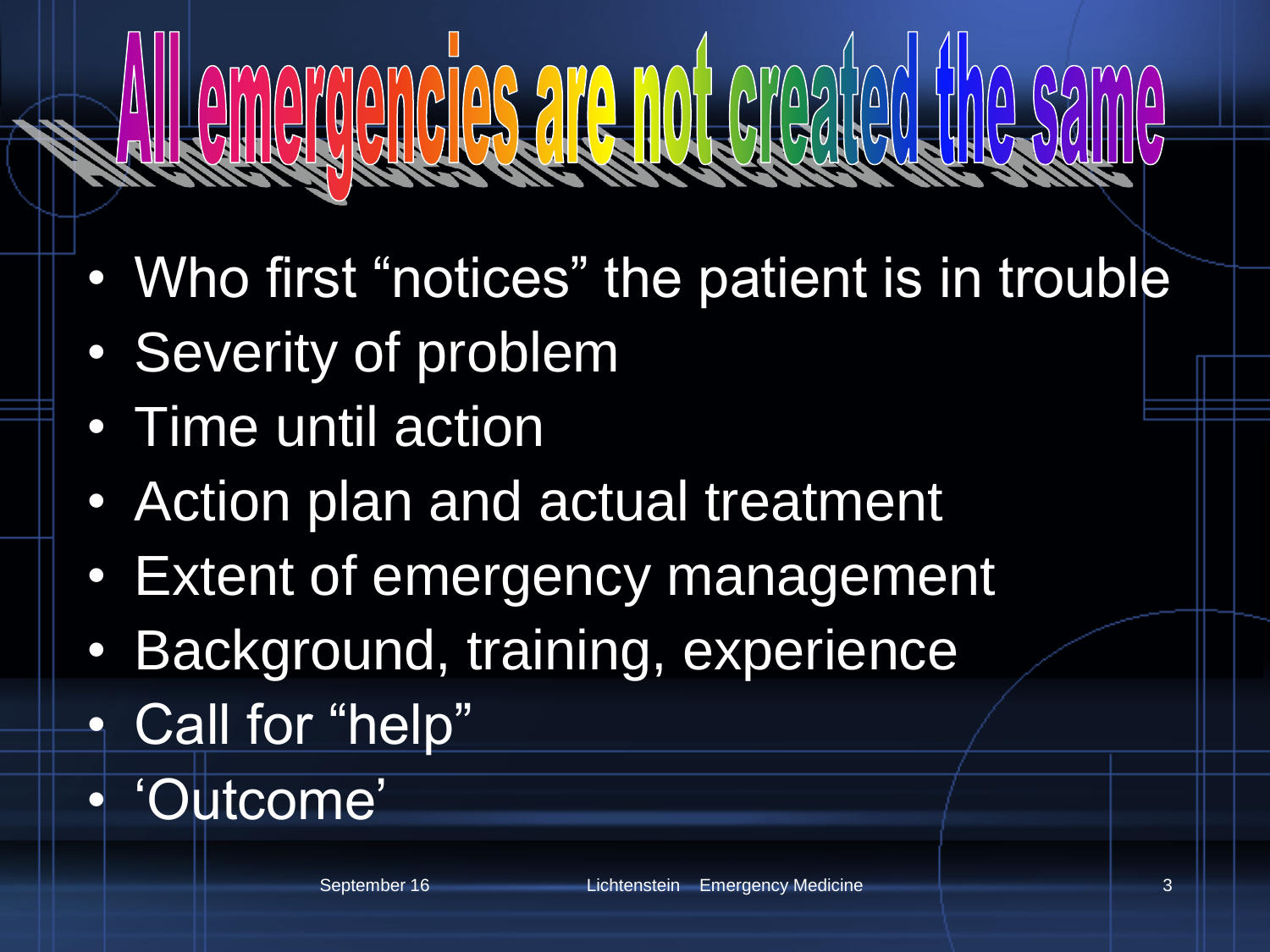#### A short side note

There can be other 'emergencies' not just 'medical'

- Loss of electricity
- Fire
- Damage to building, collapse of building
- Water problem (flooding) & electricity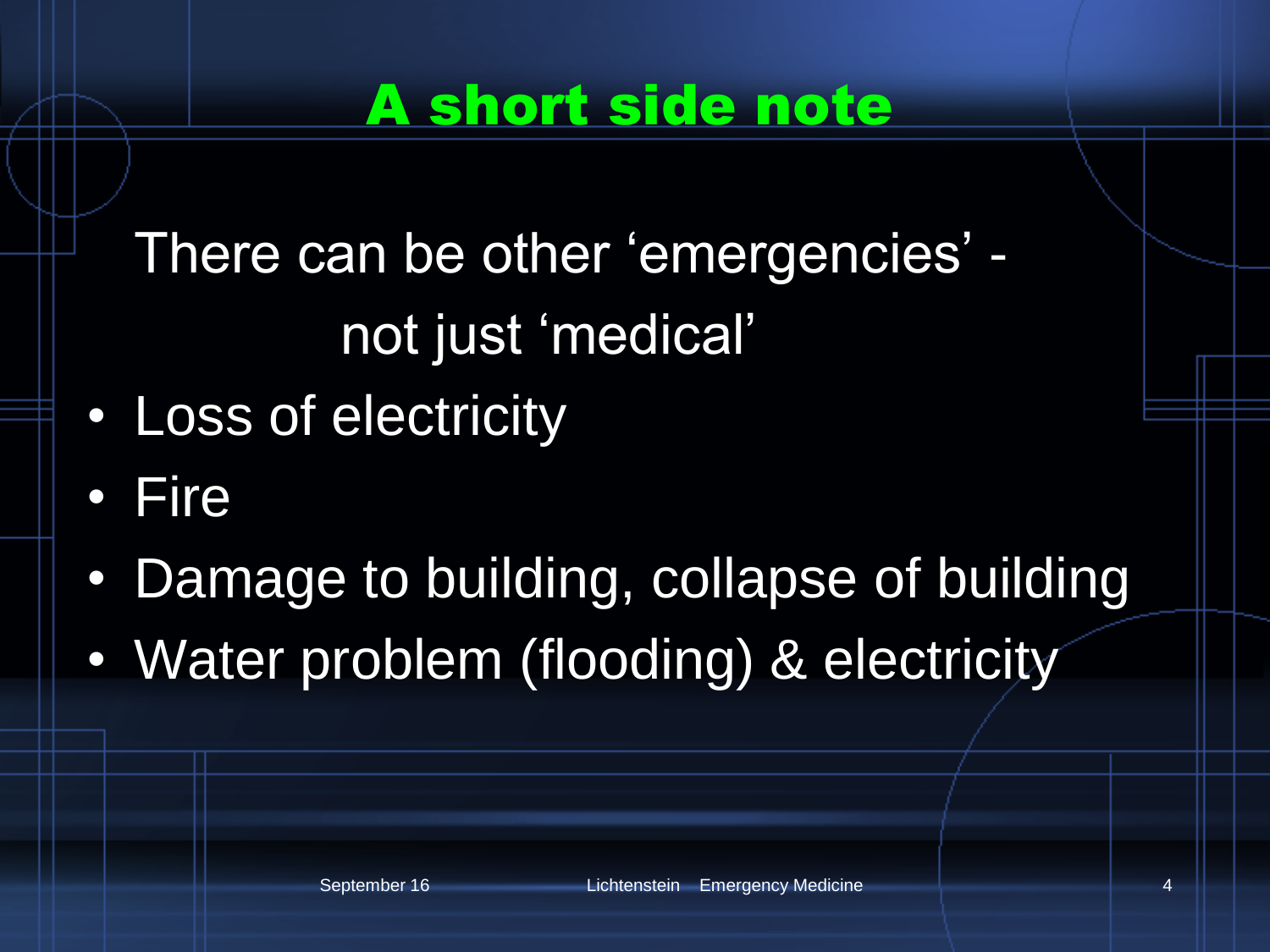#### **WHERE TO BEGIN?**

- Long before preparation
- Staff training (cpr and other problems)
- Decide what you want, need and how you process
- Who to call for help (911, EMS, other doctor)
- Will you obtain the right stuff?
- Will you develop a standard protocol to reduce risks (patient evaluation)?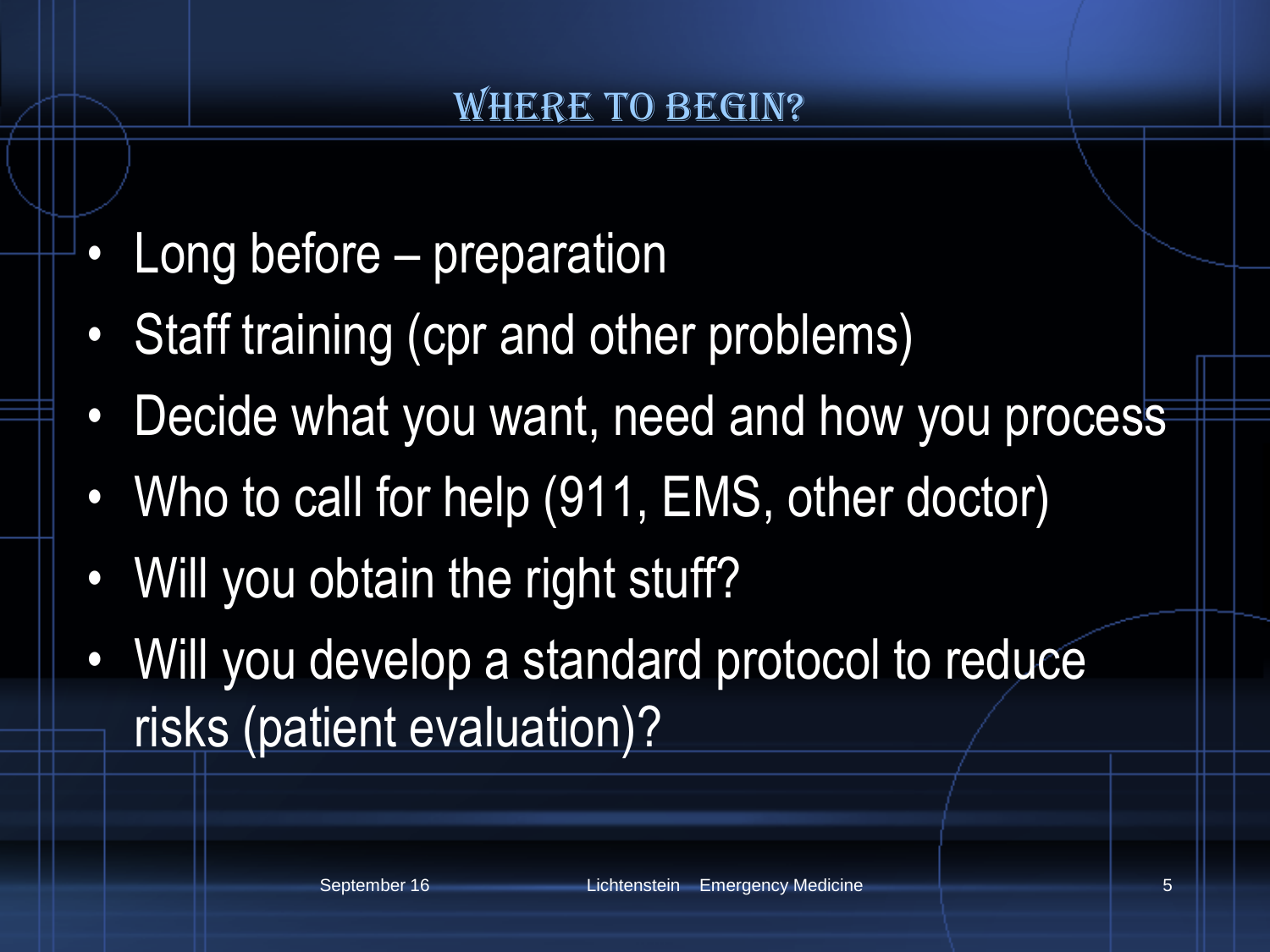#### Reduce the *Risk* of Emergency

- Patient evaluation
- H&P on all new patients and review for returnees
- Medical Hx, Medications
- Current & past medical conditions (events)
- Surgical Hx, Allergies
- Do we need medical consults or lab work?
- Vital signs at least blood pressure & pulse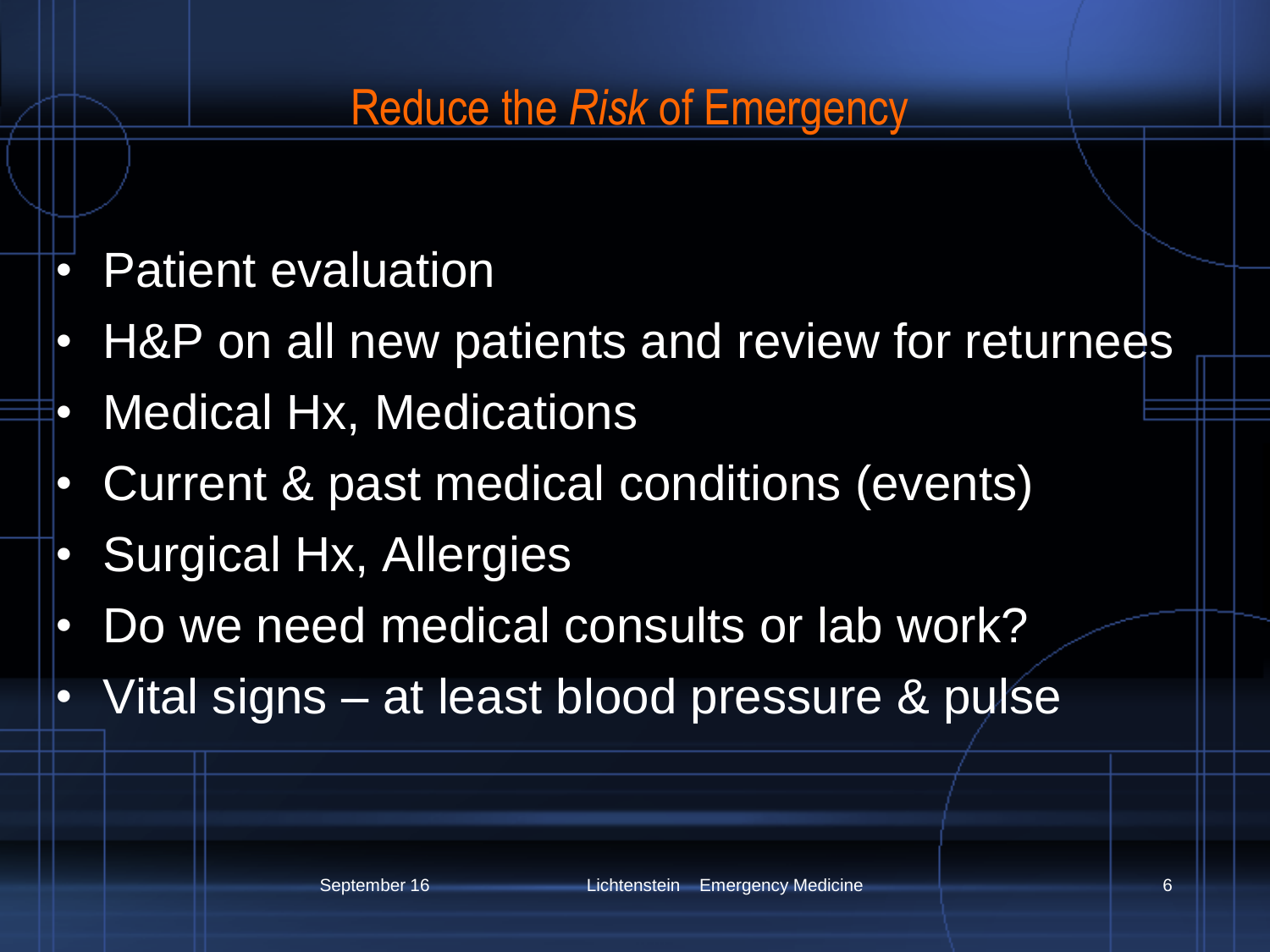#### Medical emergencies we'd most likely see:

- 1. Loss of consciousness
- 2. Respiratory distress
- 3. Chest pain
- 4. Cardiac dysrhythmias
- 5. Allergic & drug reactions
- 6. Altered sensation, change in affect
- 7. Blood pressure abnormalities

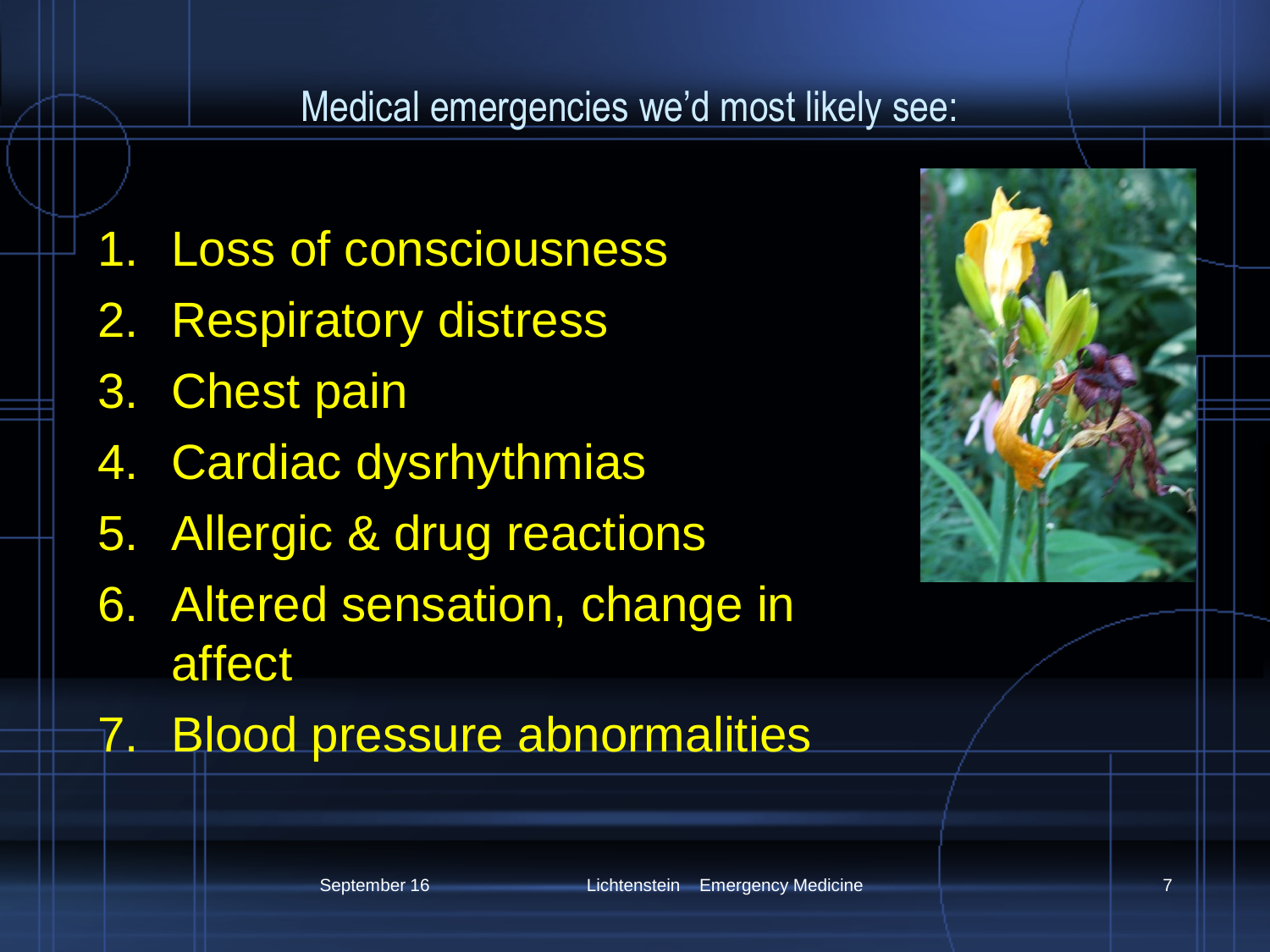#### Loss of consciousness

- Syncope (common)
- Hypoglycemia (less common)
- CPR (rare)
- Acute adrenal insufficiency (rare)
- Thyroid storm (rare)

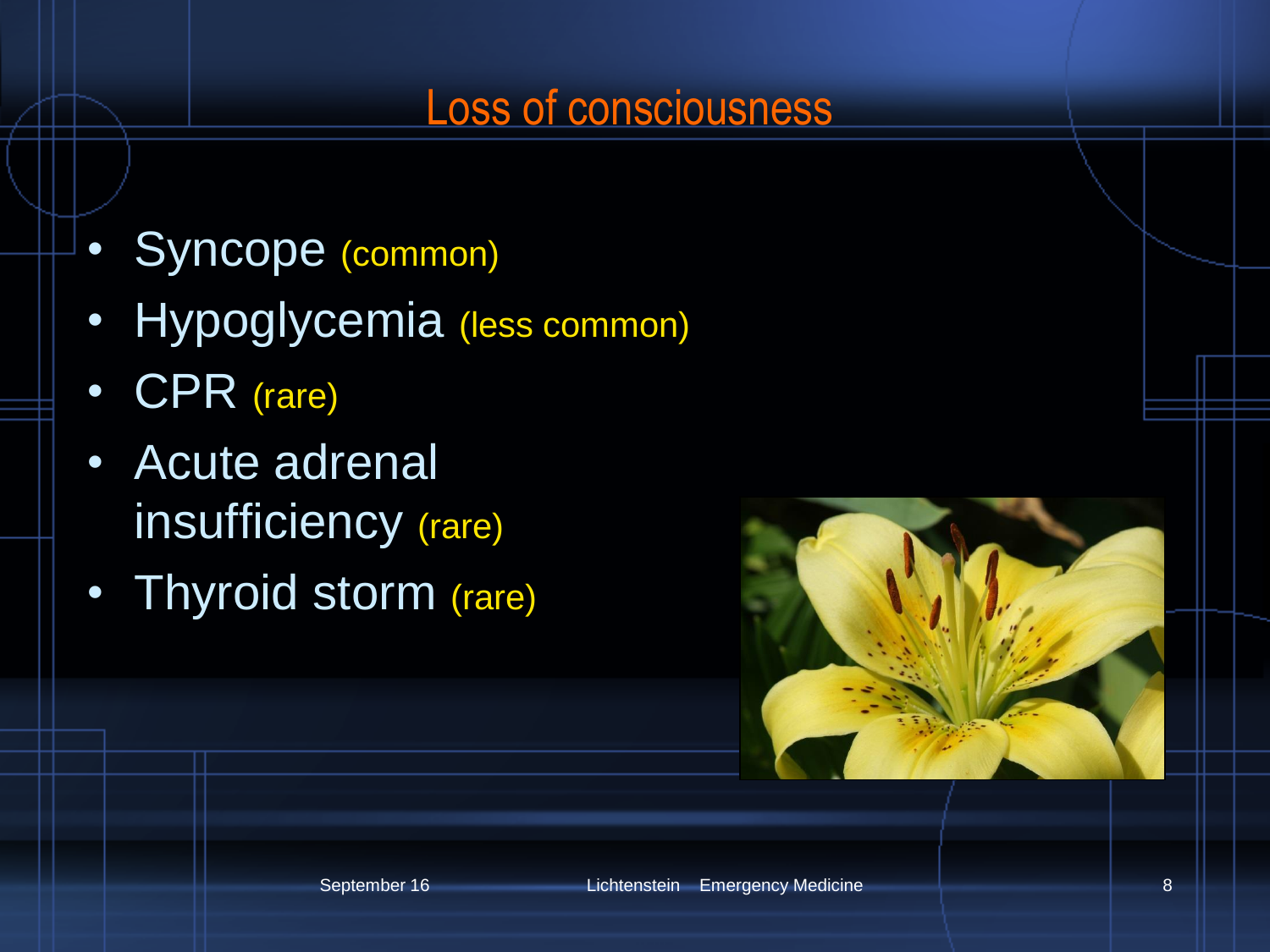#### Treatment: Loss of consciousness

- Position "Trendelenburg" (head down, feet up)
- Assess: consciousness, airway, breathing , circulation (ABCs)
- Diagnosis: medication, hypoglycemia, cva, seizure, anxiety
- Airway: head tilt, chin lift, etc.
- 100% Oxygen
- Vital signs
- Ammonia capsule, cold compress, reassure pt,
- Recovery < 20 minutes, (usually moments)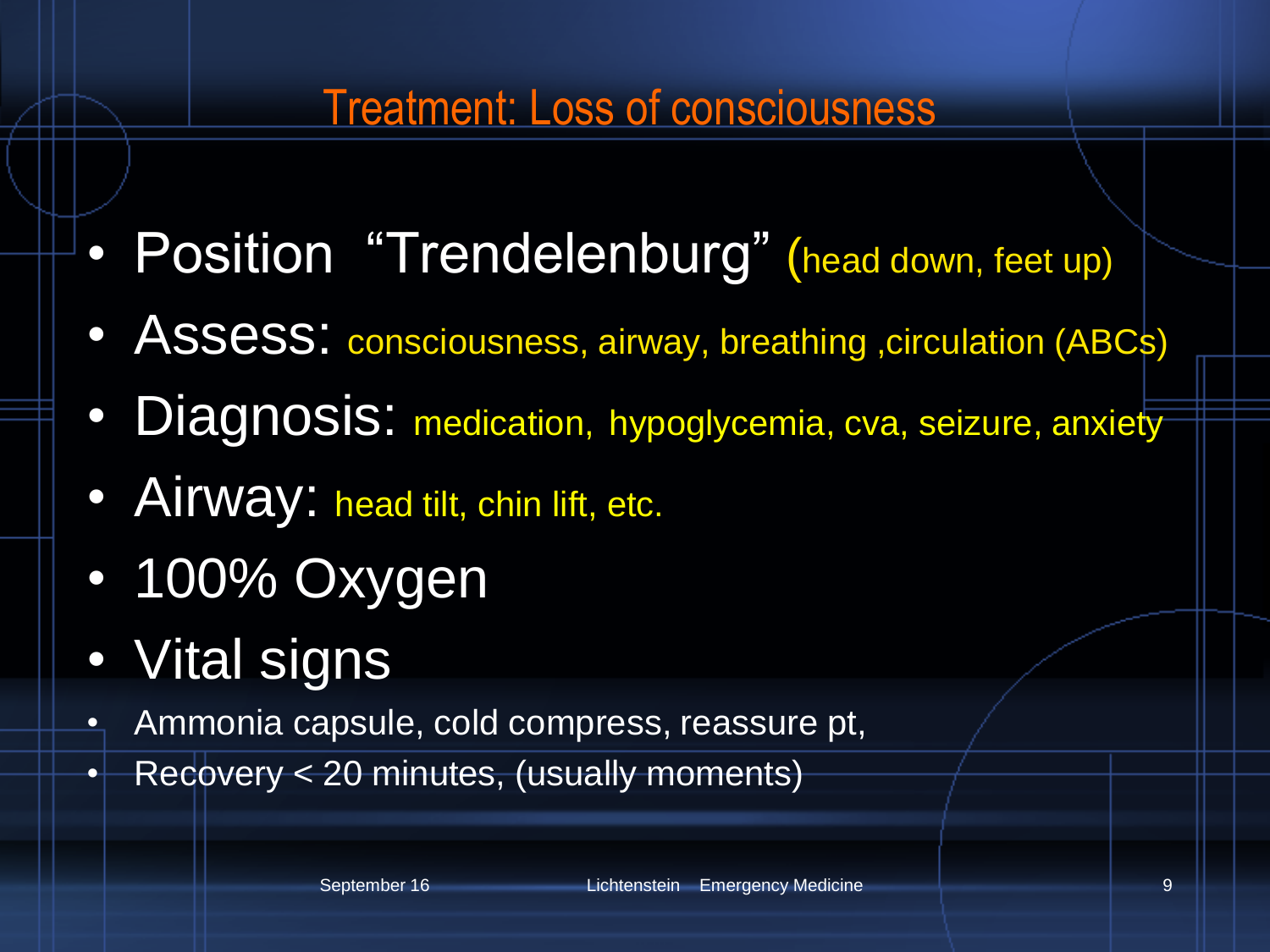#### Respiratory distress

- Hyperventilation (relatively common)
- Laryngospasm (less common)
- Airway obstruction, choking (less common)
- Dyspnea (shortness of breath) (less common)
- Bronchospasm / asthmatic attack (rare)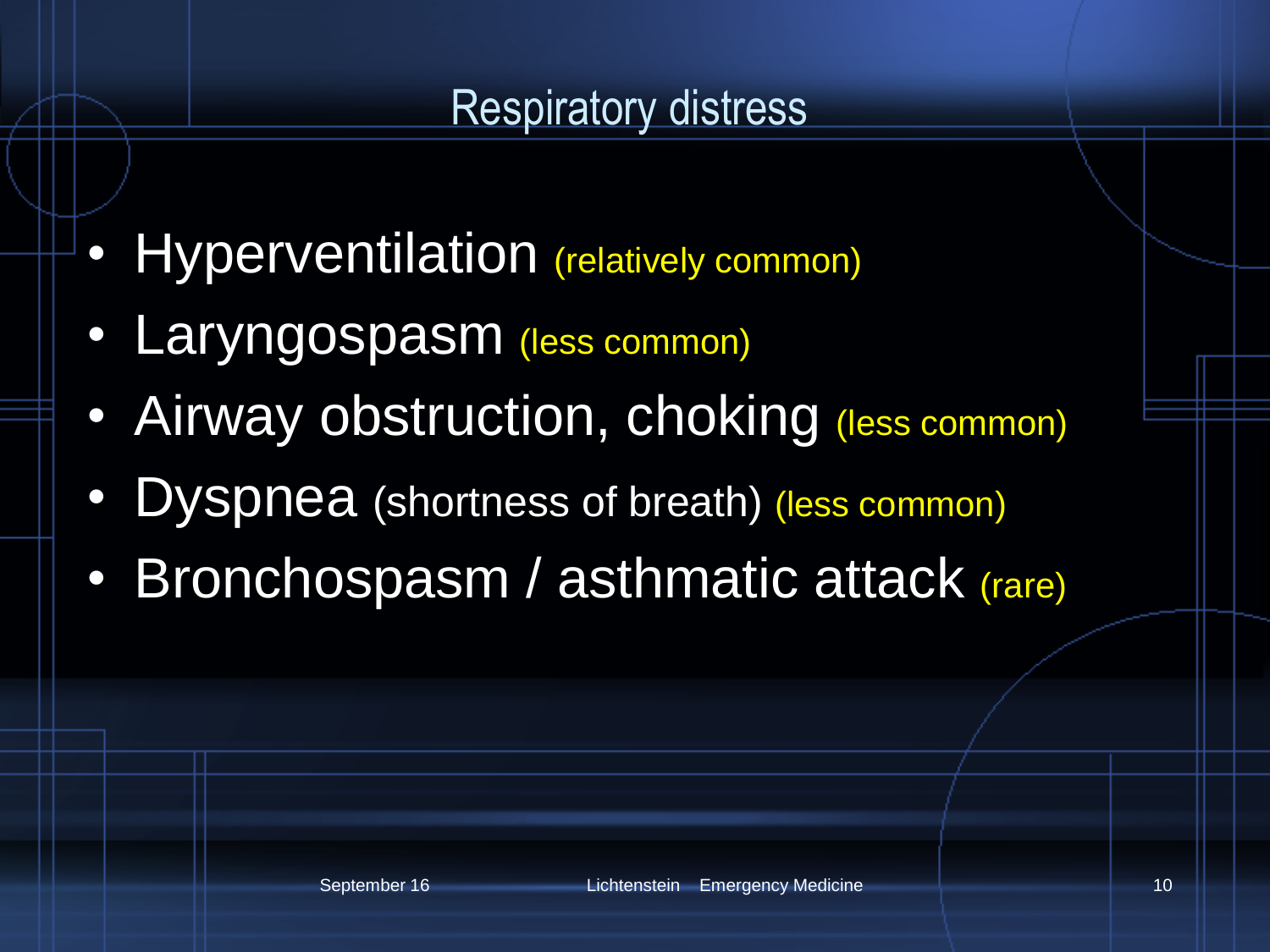#### Treatment: Respiratory distress

- Hyperventilation (stress, anxiety, panic attack)
- Terminate tx, remove "stuff from mouth"
- Position patient upright, semi recline
- Maintain airway, calm patient
- Vital signs (blood pressure, pulse)
- Reduce CO<sub>2</sub> elimination (paper bag)
- Advanced sedation (midaz, diaz), call EMS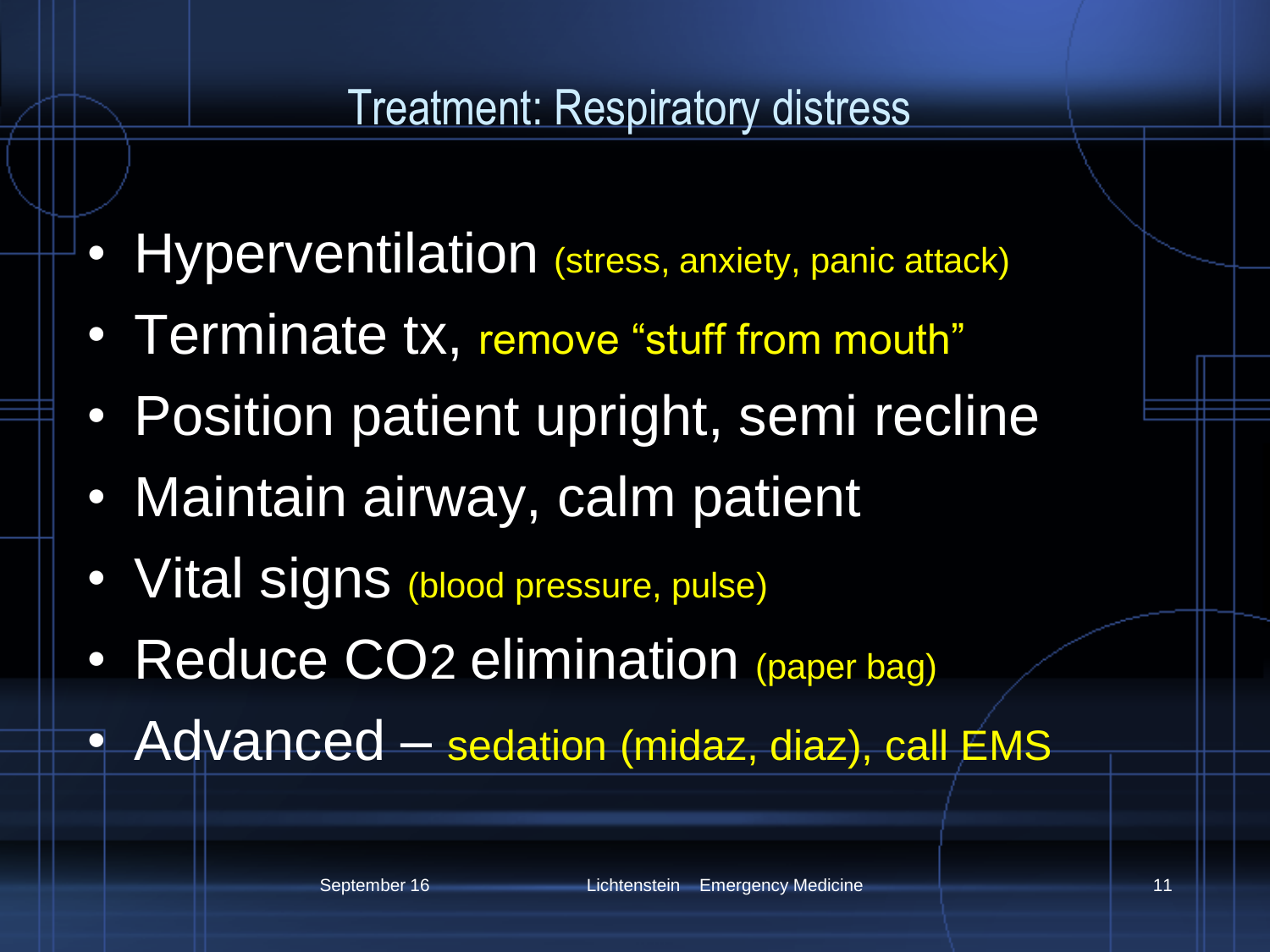#### Treatment: Laryngospasm

- Protective reflex (prevent material entering larynx, trachea, lungs)
- Increased respiratory effort ("crowing sound")
- Fast Dx, pack surg site, suction pharynx
- Maintain airway, position tongue
- Advanced: positive pressure oxygen if full spasm
- Advanced: small dose sux (IM 3-4mg/kg)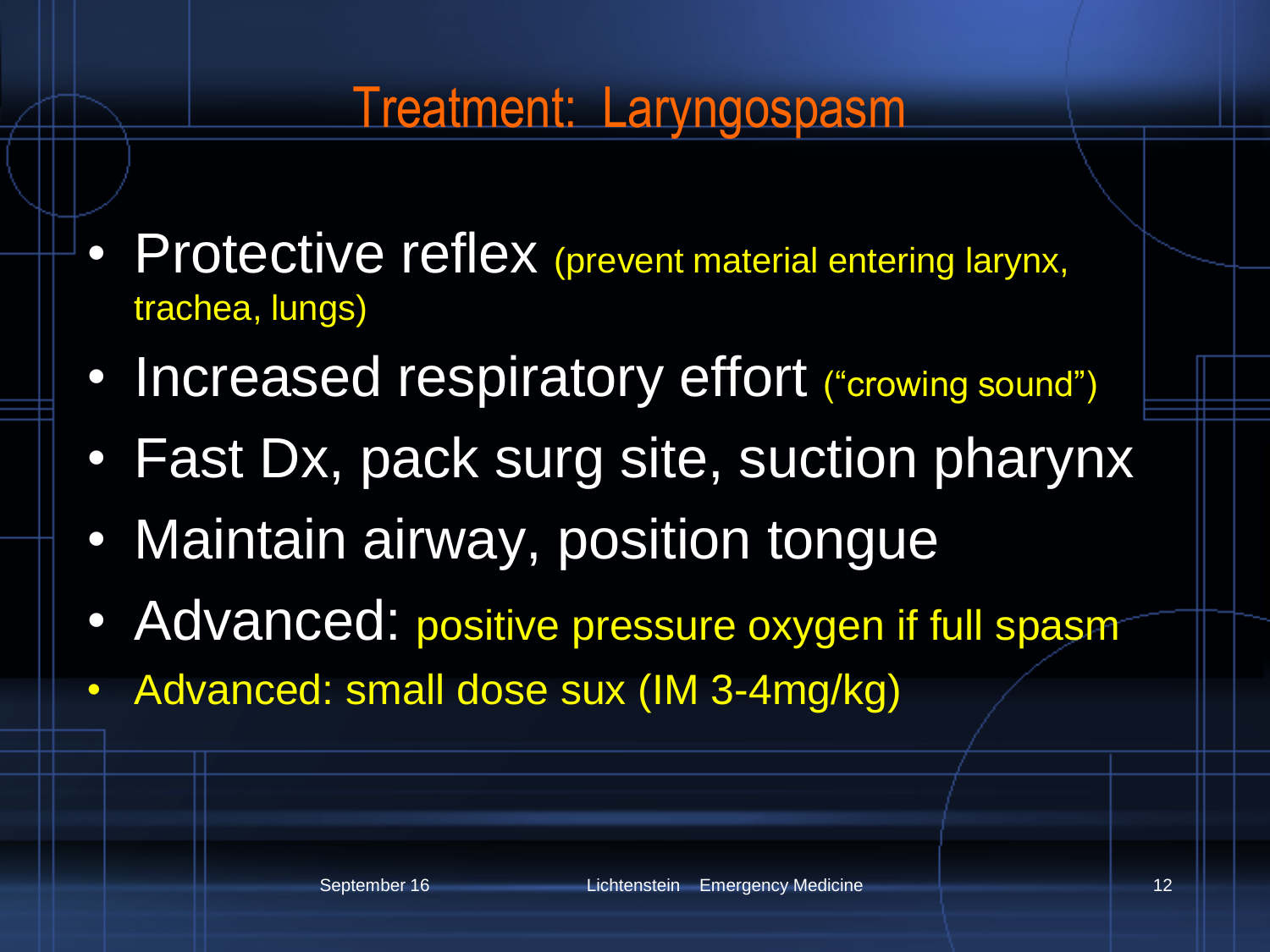#### Treatment: Bronchospasm, Asthmatic attack

- Generalized contraction of smooth muscles of bronchi & bronchioles
- Genetic, environment, immune, medication
- Labored breathing (expirational difficulty, wheezing)
- Tx early: upright position, 100% oxygen, manage airway
- Tx advanced: activate EMS, CPR, beta-agonists (albuterol) Epi 0.3 – 0.5 mg (1:1000 conc) SC (consider IM)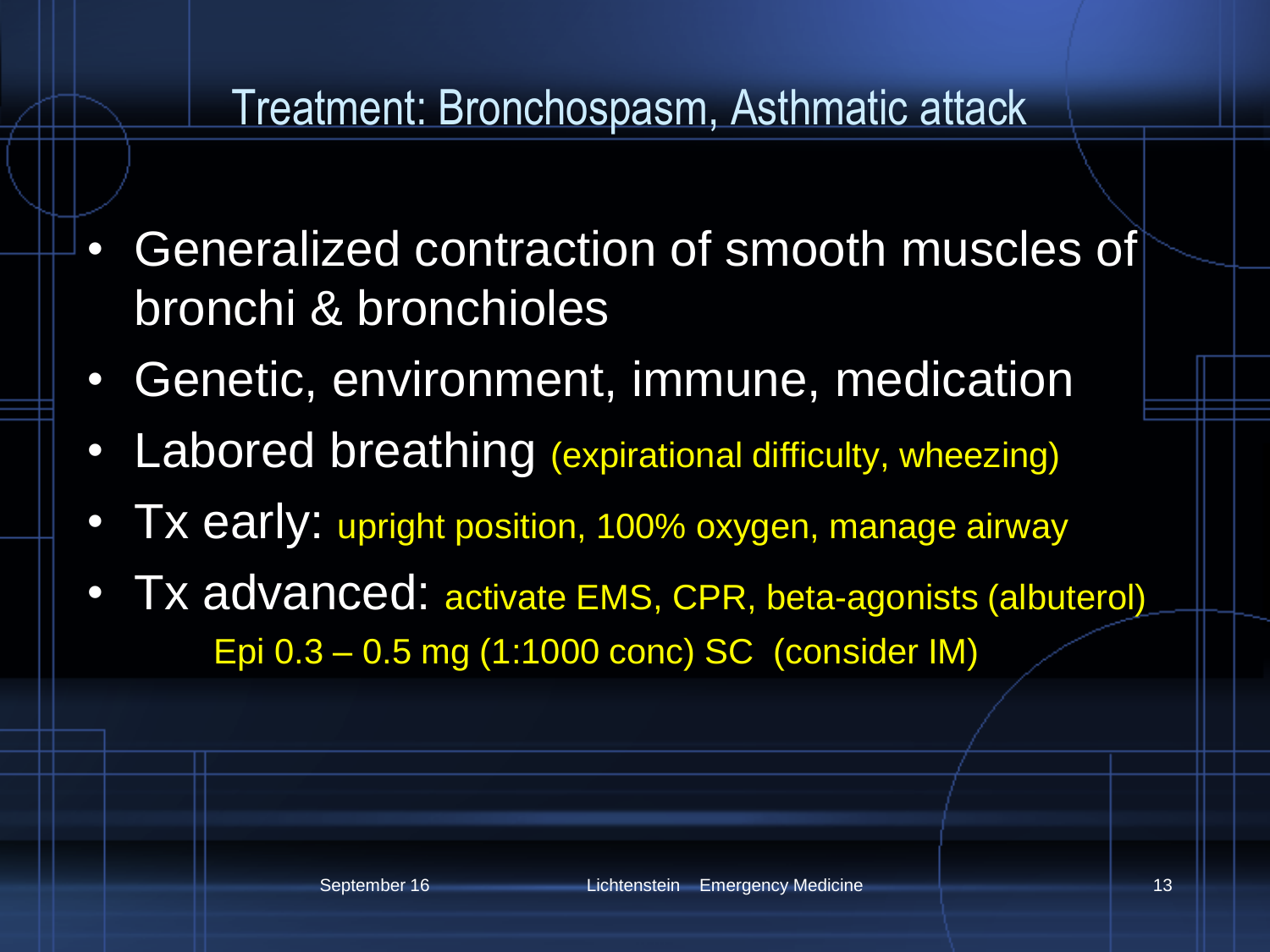

#### Epinephrine injection system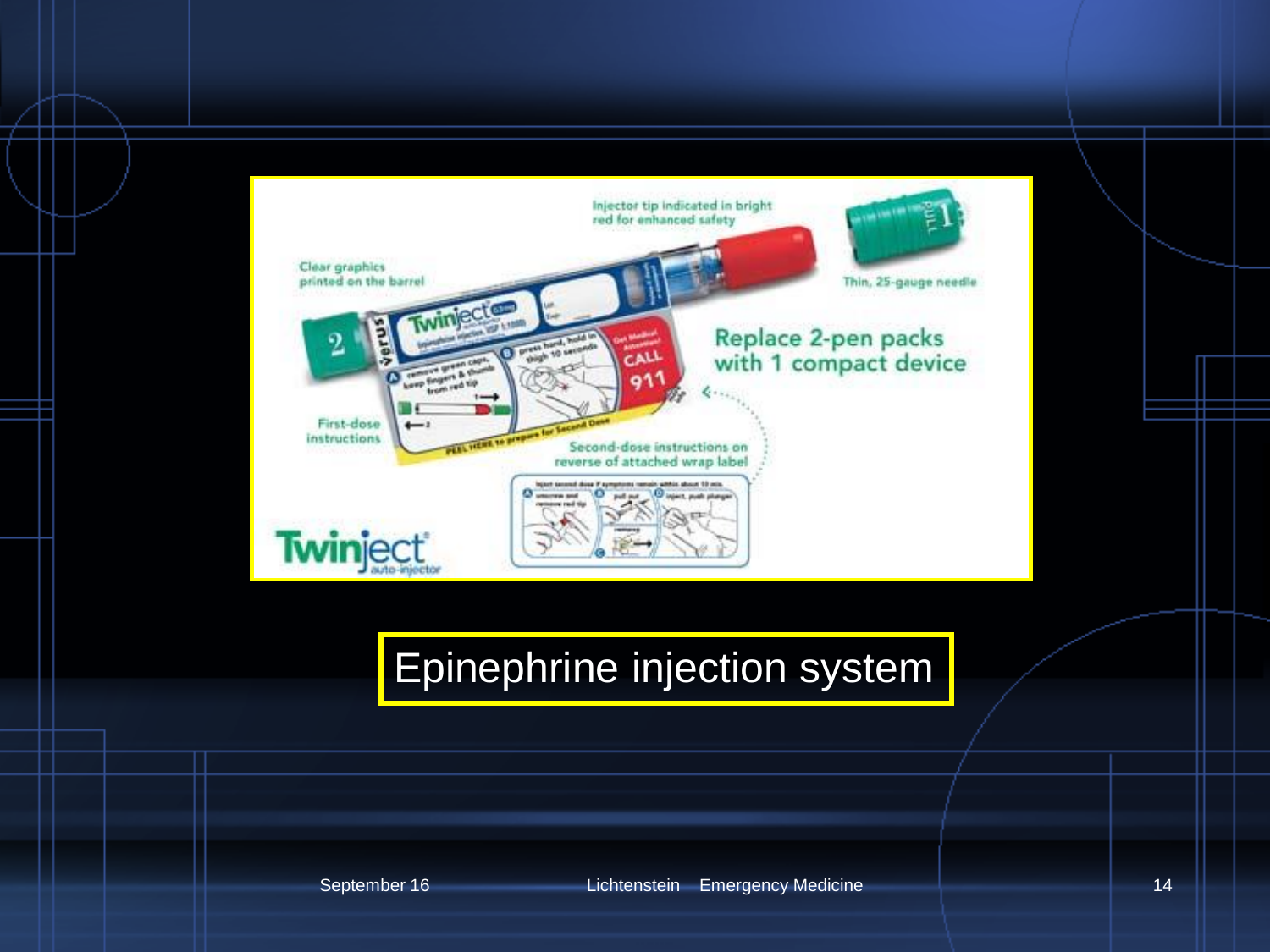Where to get epinephrine injector system --- Besse Medical-(these prices were in 2009, now \$600 list price)

- **ORDER INF[O](http://cl.exct.net/?ju=fe5d16747063027c751d&ls=fdff15777465077c74137671&m=fefd1772756203&l=feca127174600575&s=fe5312747d6c0c7e7412&jb=ffcf14&t=)Besse# DescriptionPrice**29301[Twinject 0.3mg](http://cl.exct.net/?ju=fe5d16747063027c751d&ls=fdff15777465077c74137671&m=fefd1772756203&l=feca127174600575&s=fe5312747d6c0c7e7412&jb=ffcf14&t=)  **AutoInjector**
- [Single\\$](http://cl.exct.net/?ju=fe5d16747063027c751d&ls=fdff15777465077c74137671&m=fefd1772756203&l=feca127174600575&s=fe5312747d6c0c7e7412&jb=ffcf14&t=)51.99 29300
- [Twinject 0.3mg AutoInjector Two-Pack\\$](http://cl.exct.net/?ju=fe6516747063027c7414&ls=fdff15777465077c74137671&m=fefd1772756203&l=feca127174600575&s=fe5312747d6c0c7e7412&jb=ffcf14&t=)98.3730536
- [Twinject 0.15mg AutoInjector Single](http://cl.exct.net/?ju=fe6416747063027c7415&ls=fdff15777465077c74137671&m=fefd1772756203&l=feca127174600575&s=fe5312747d6c0c7e7412&jb=ffcf14&t=)\$51.9930537
- [Twinject 0.15mg AutoInjector Two-Pack\\$](http://cl.exct.net/?ju=fe6316747063027c7416&ls=fdff15777465077c74137671&m=fefd1772756203&l=feca127174600575&s=fe5312747d6c0c7e7412&jb=ffcf14&t=)98.37
- Standard Invoice Terms and Shipping Fees Apply
- Offer not valid for any wholesaler or distributor customers.**° Twinject is available in 2 weight-appropriate strengths**. **° We are currently shipping Twinject with May 2009 expiration dates.**

......................................................................................................... *For more information on Twinject go to [besse.com](http://cl.exct.net/?ju=fe6216747063027c7417&ls=fdff15777465077c74137671&m=fefd1772756203&l=feca127174600575&s=fe5312747d6c0c7e7412&jb=ffcf14&t=) or call 1-800- 543-2111*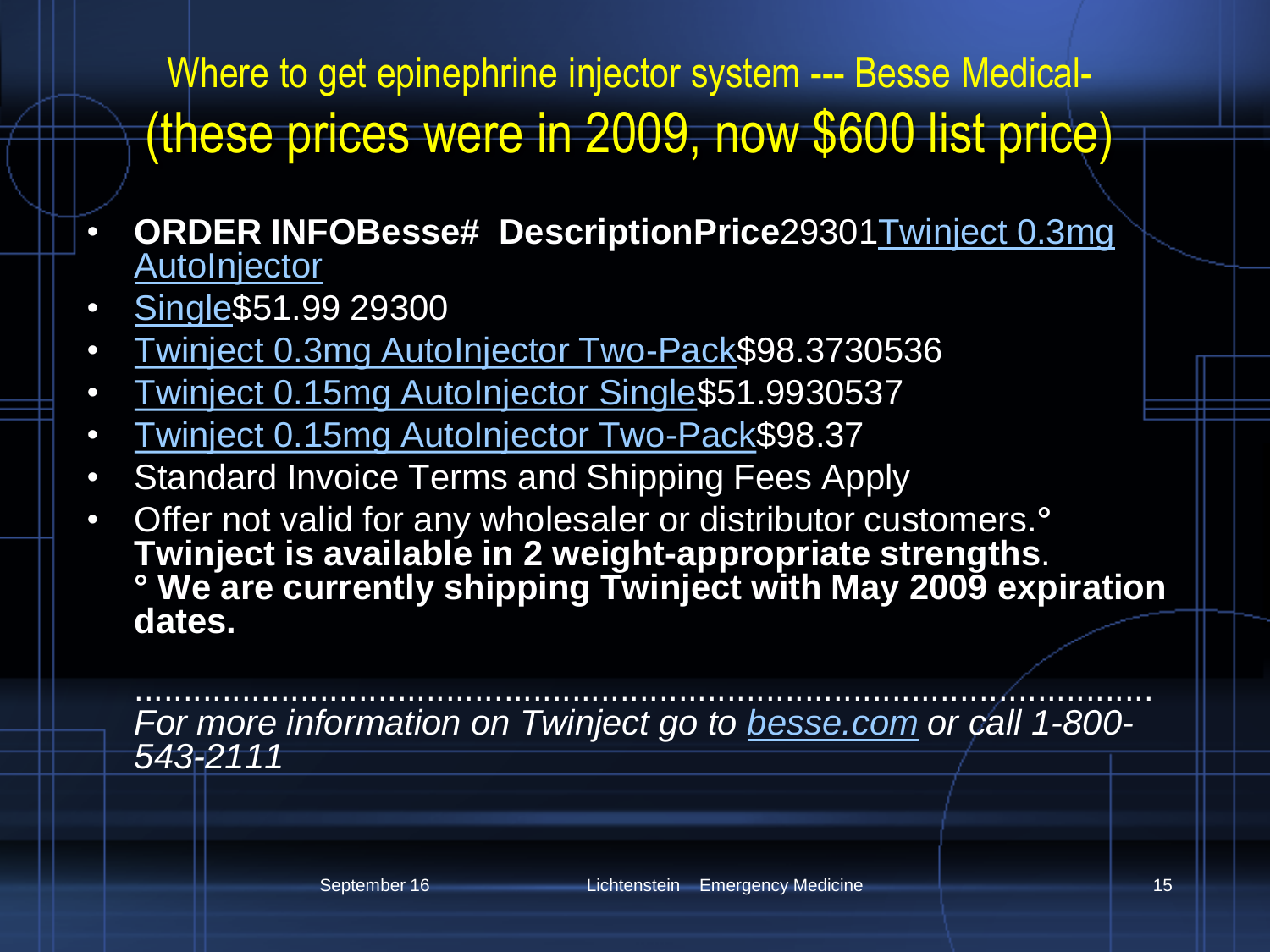#### Emesis & Aspiration

Can result in infiltration of the lungs resulting in serious pulmonary complications Causes:

Liquid aspiration, Solid aspiration Foreign body, Gastric contents Unprotected airway Incomplete inflation of the ETT balloon Loss of vocal cord reflex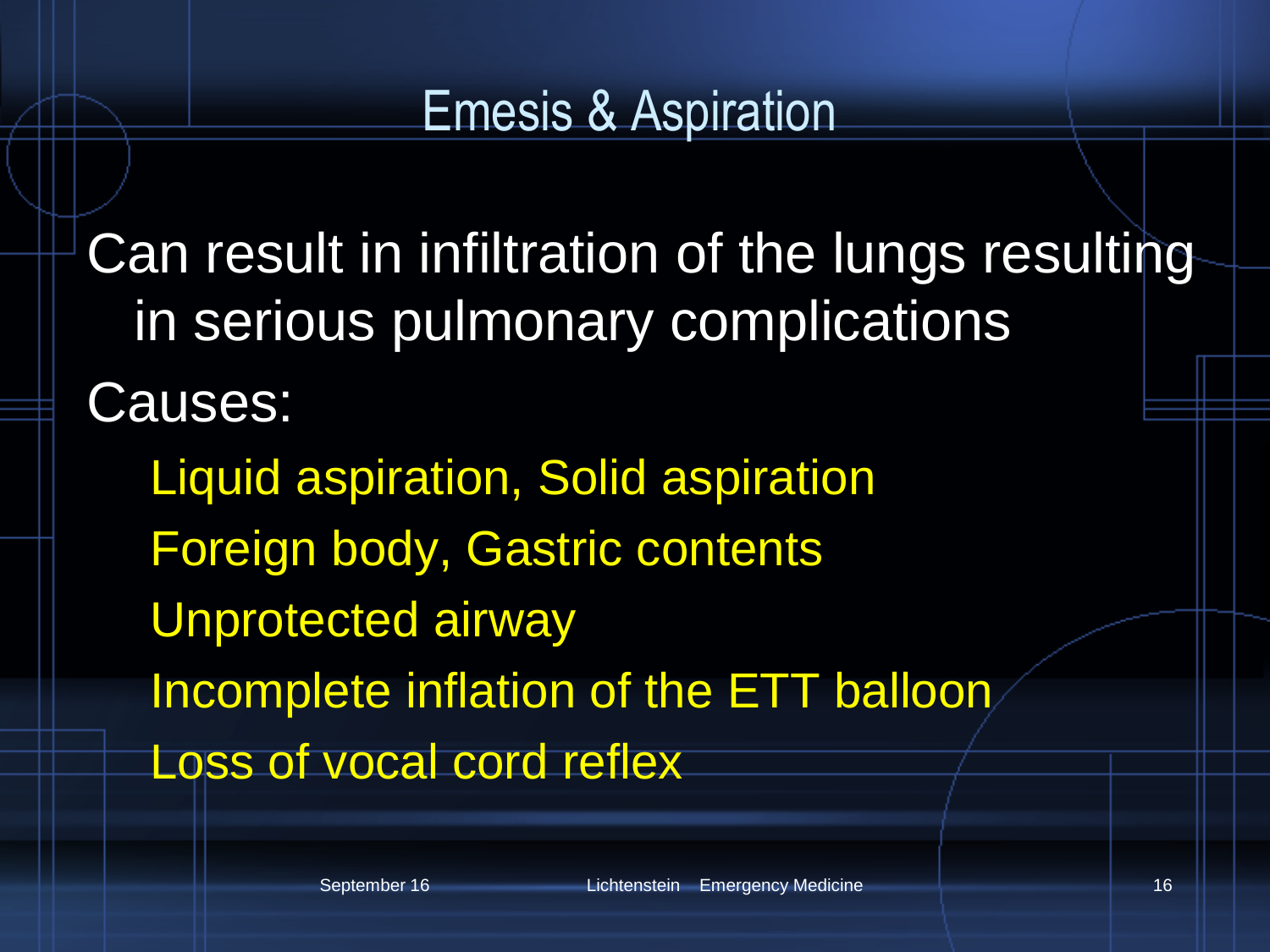- Vary according to the type of material aspirated
- Liquid aspiration, most common
- Signs similar to an acute asthmatic attack
- Rales Dyspnea Tachycardia

- Bronchospasm Partial airway obstruction
- Cyanosis occurs in a matter of seconds
- Followed by rapid, progressively developing hypotension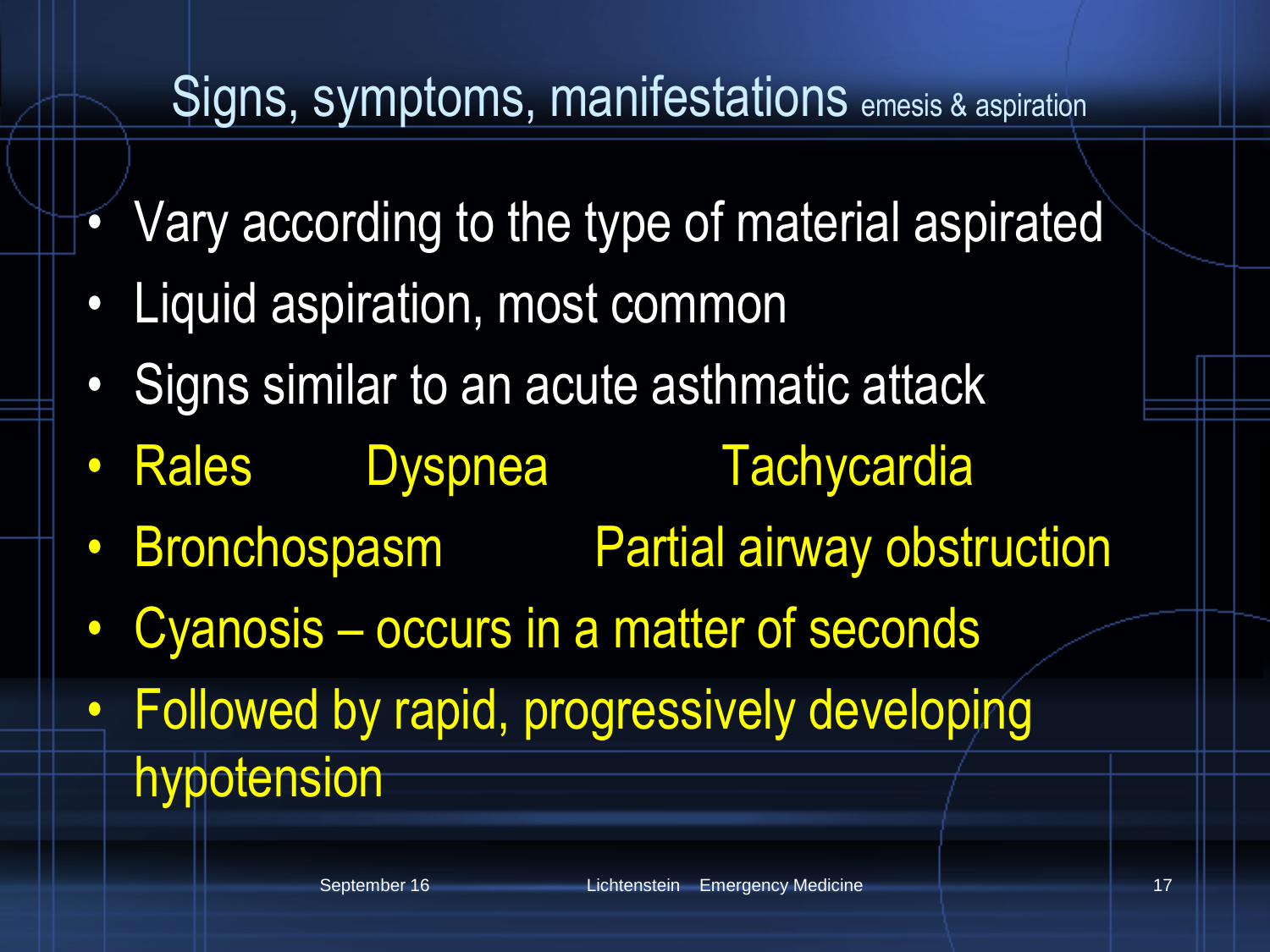- Large foreign body:
	- Coughing & choking sensation
	- Stridorous breathing crowing sound
	- Severe dyspnea
	- Inability to breathe
	- Cyanosis
	- Loss of consciousness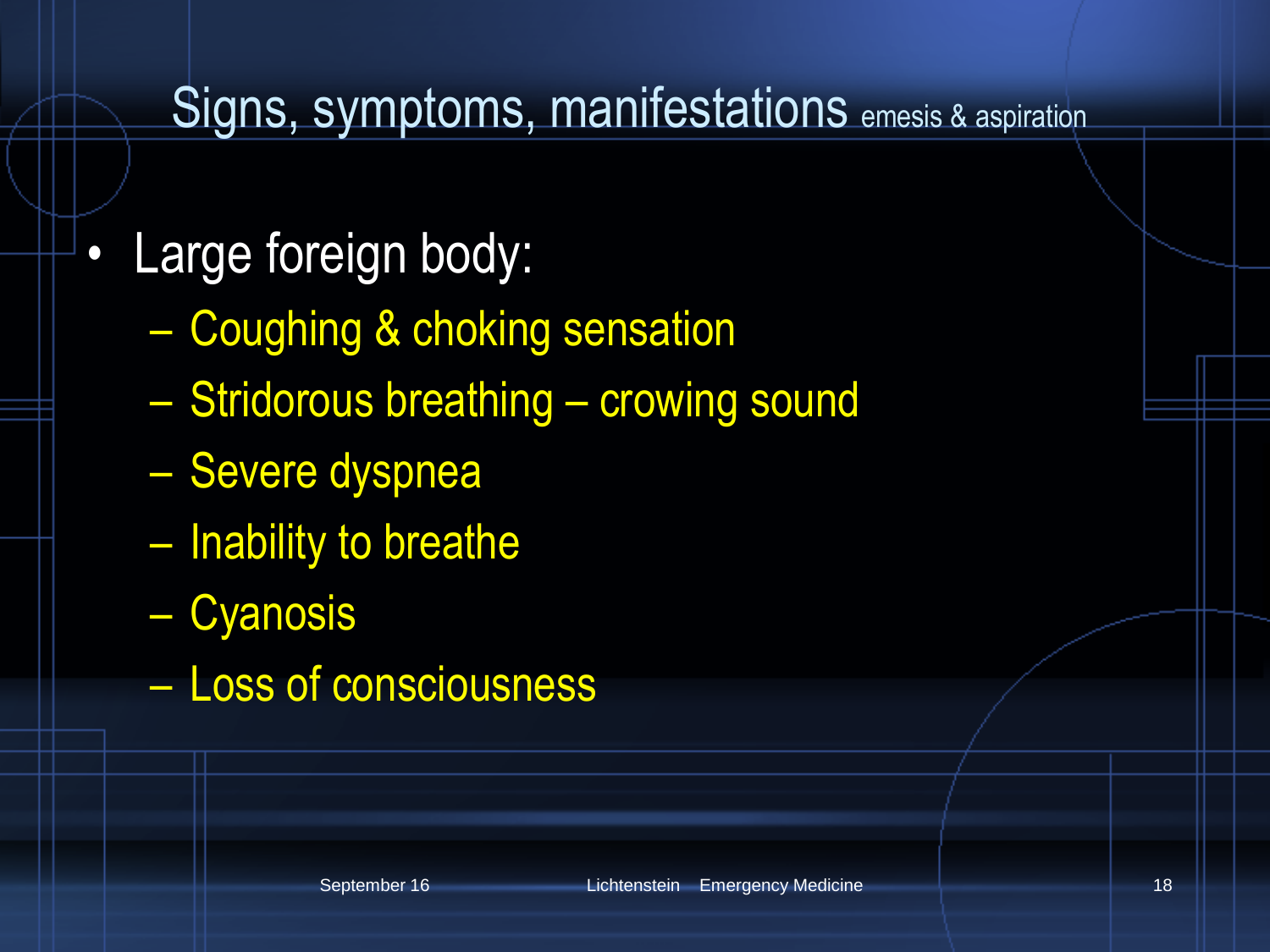- Solid aspiration:
	- Acute respiratory obstruction
	- Asphyxia
	- Death may follow rapidly due to acute hypoxia secondary to airway obstruction or laryngospasm with reflex cardiovascular collapse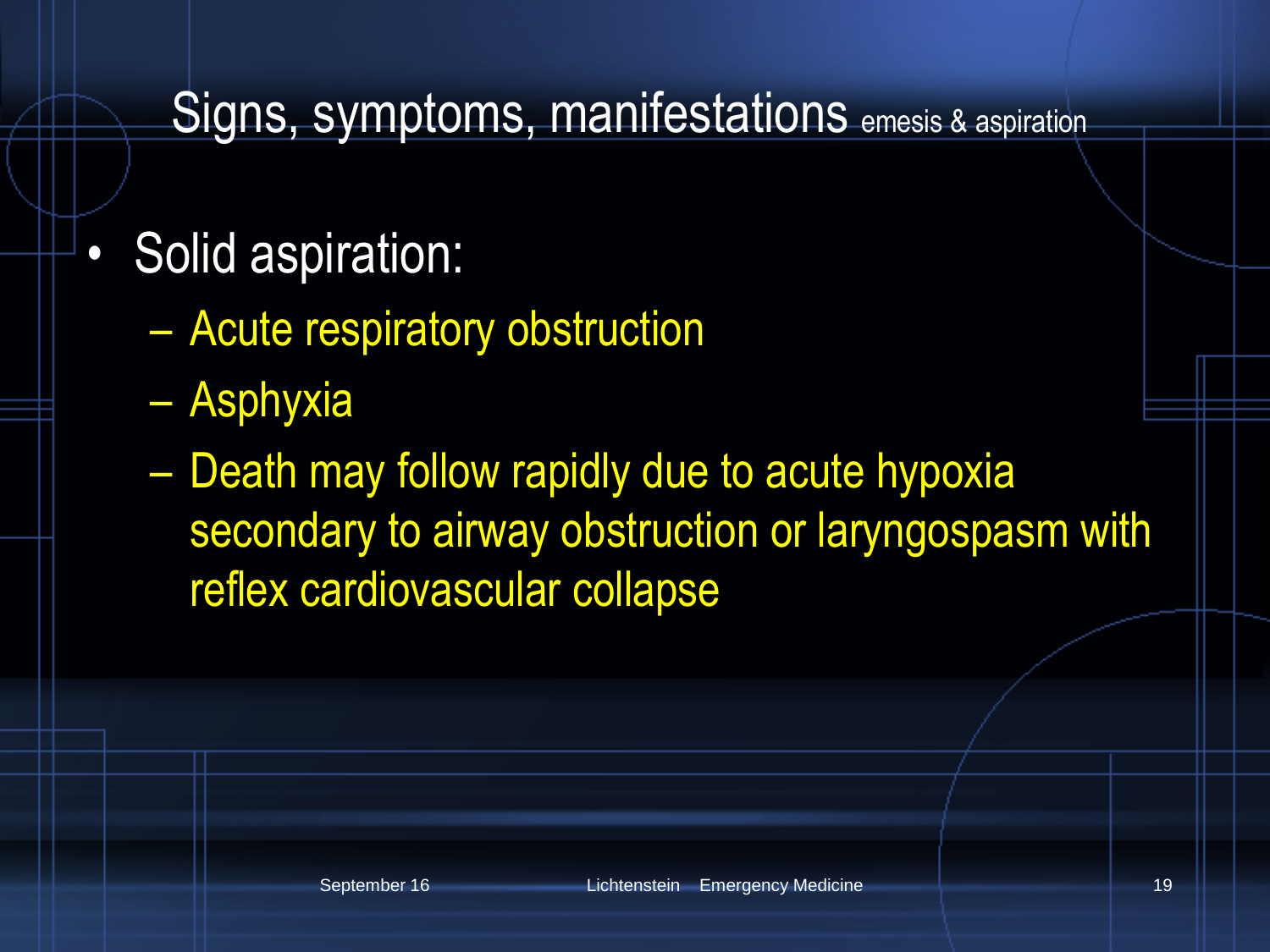- Gastric contents are acid in nature
- The lower the Ph of the aspirated contents – the greater the morbidity
	- Coughing Stridorous breathing
	- Wheezing & Rales
	- Hypotension Dyspnea
	- Cyanosis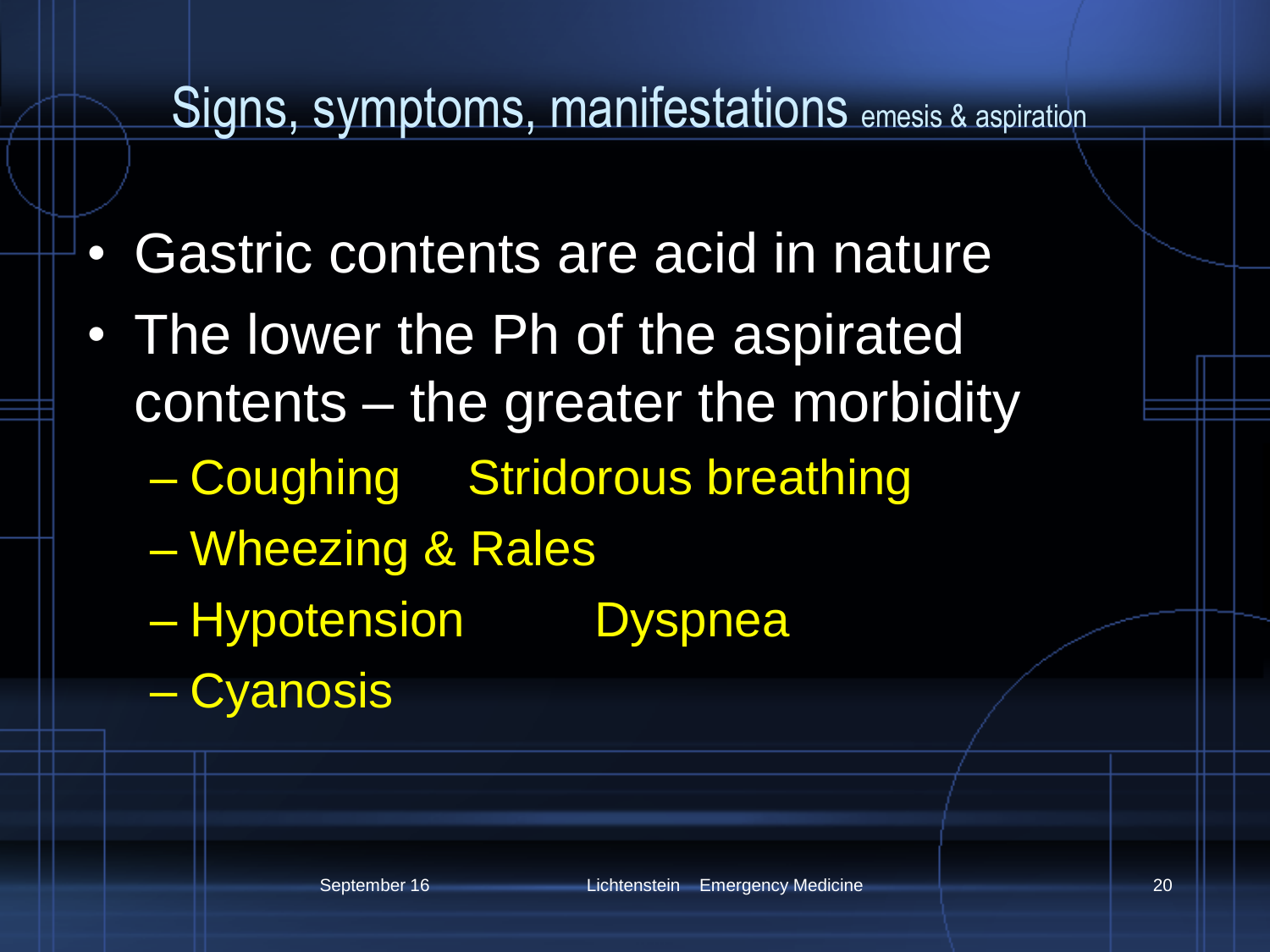## **Treatment**

- Depends on the level of anesthesia when it occurs ----- EARLY TX:
- Coughing patients will usually clear the contents from the tracheobronchial tree
- Patients should be placed upright to cough to attempt to clear the tracheobronchial tree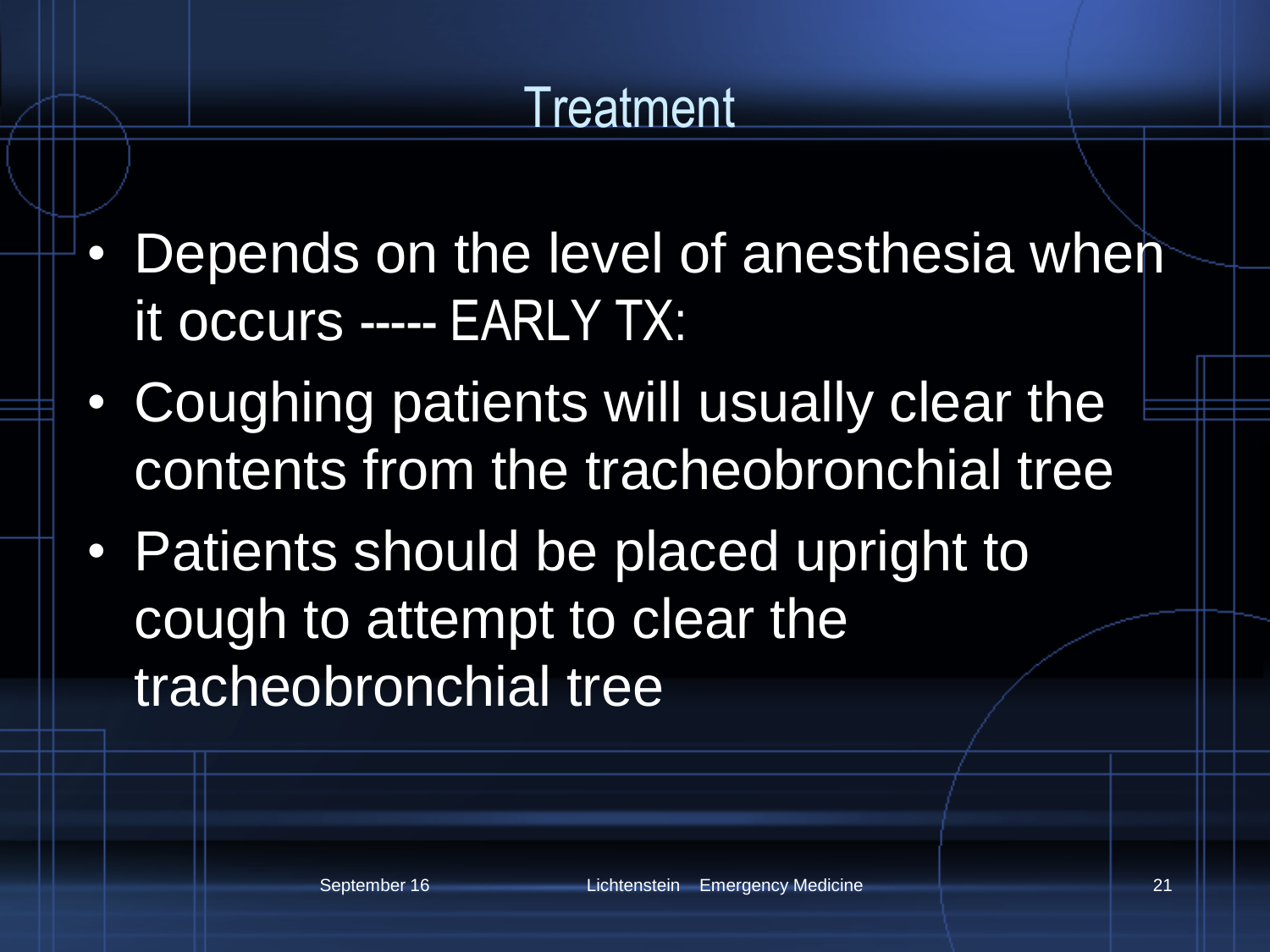- Should not be reanesthetized or intubated with improvement being seen
- Position with head down and to the right side
- Suction the oropharanx of foreign material
- Administer 100% oxygen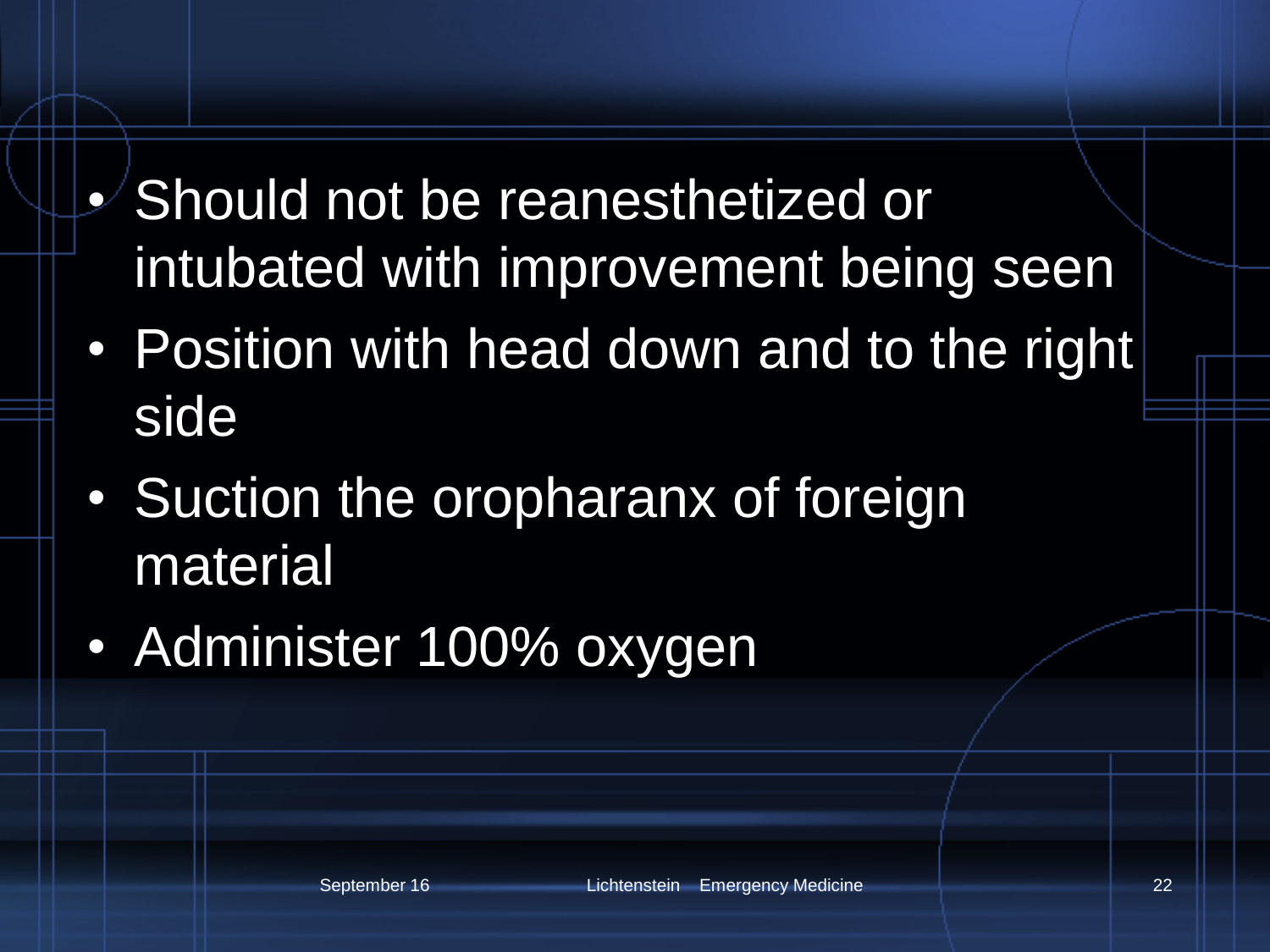#### TX, advanced emesis & aspiration

- Severe dyspnea with cyanosis, tachycardia, & hypotension:
	- Trendelenberg position, 15 down, on right side
	- Allows gravity to move vomitus to the trachea and away form the lungs
	- Clear vomitus with finger sweep
	- Large volume suction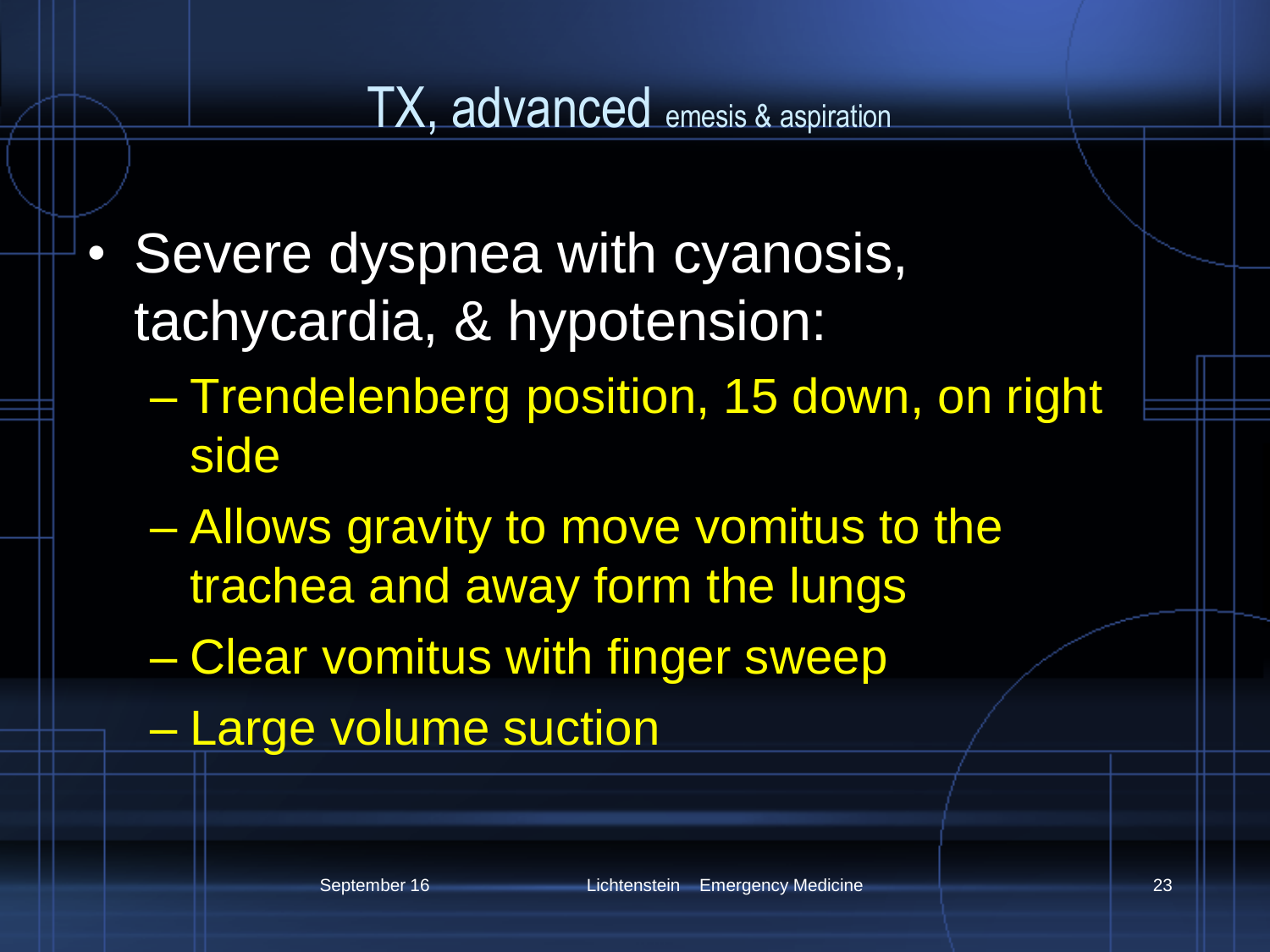#### Intubation considered:

- Place in supine position
- Administer appropriate dose of 'sux' for muscle relaxation and intubation to prevent laryngospasm
- Remove large particles with Magill forceps at time of intubation
- Oxygenate patient
- Auscultator lungs to determine if aspiration has occurred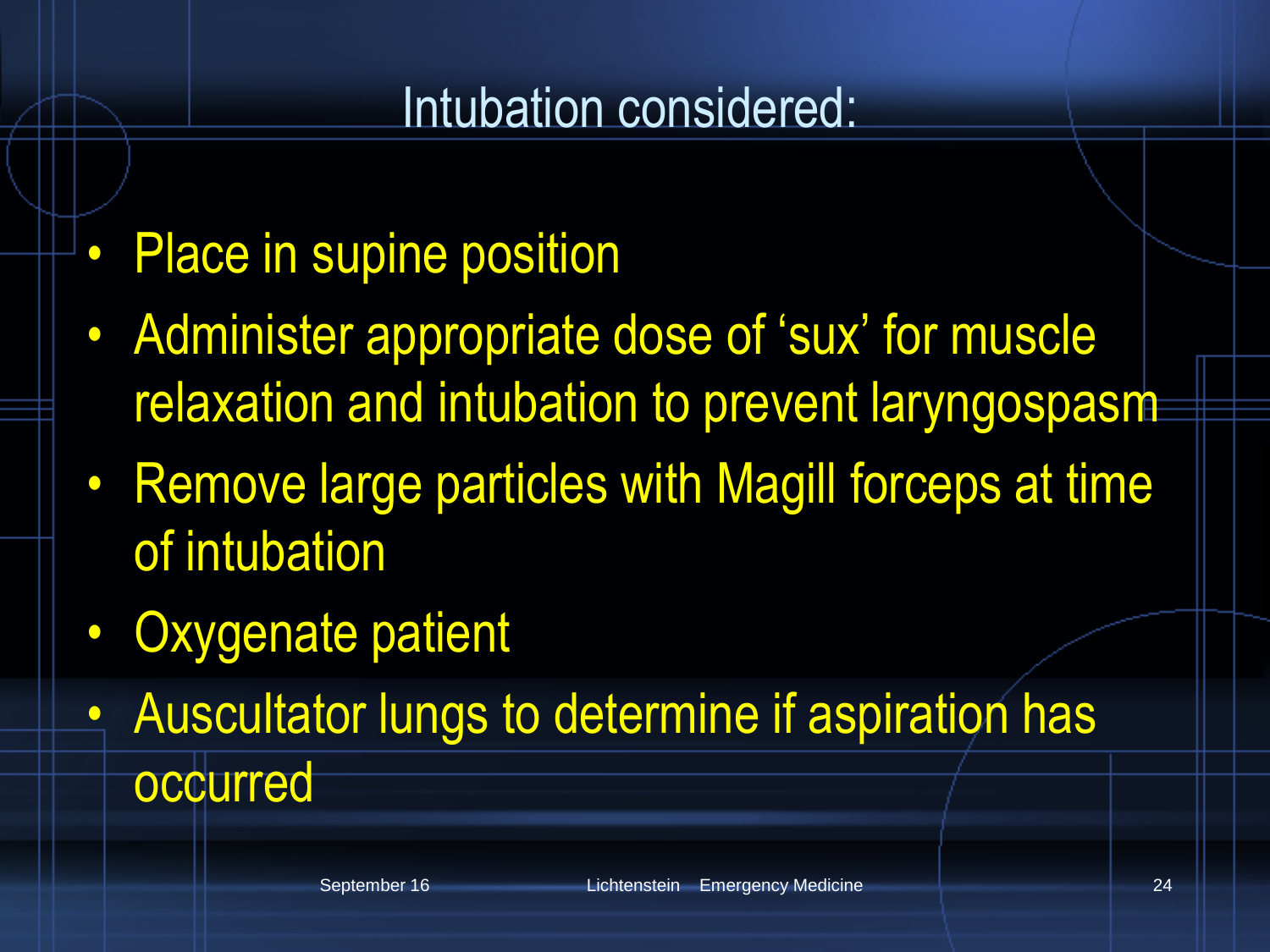## • Monitor the pulse oximeter levels

- Manage bronchospasm
- Tracheobronchial lavage not performed except to facilitate suction
- Intravenous steroids may be used
- Antibiotics used if aspirated contents are purulent; antibiotics are used for secondary infection
- Activate EMS system immediately
- **Transport patient to hospital for admission**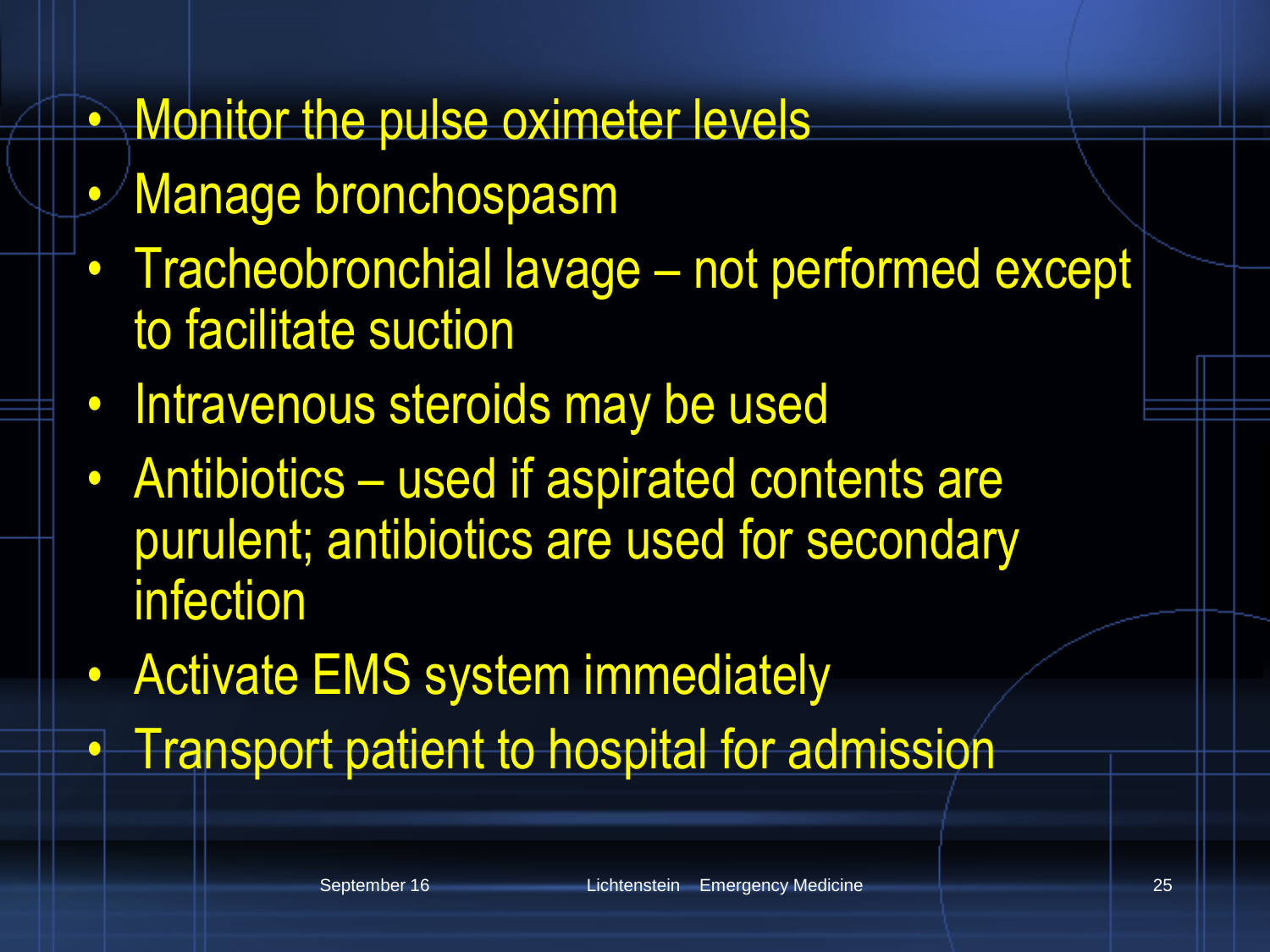#### Prevention emesis & aspiration

- Careful screening of pre-op patients
- Make sure patients are NPO for 8 hours for solid foods prior to anesthesia
- Clear liquids for adults and children no less than 2 hours prior to surgery (LML says "3 hours")
- Fasting time should not be compromised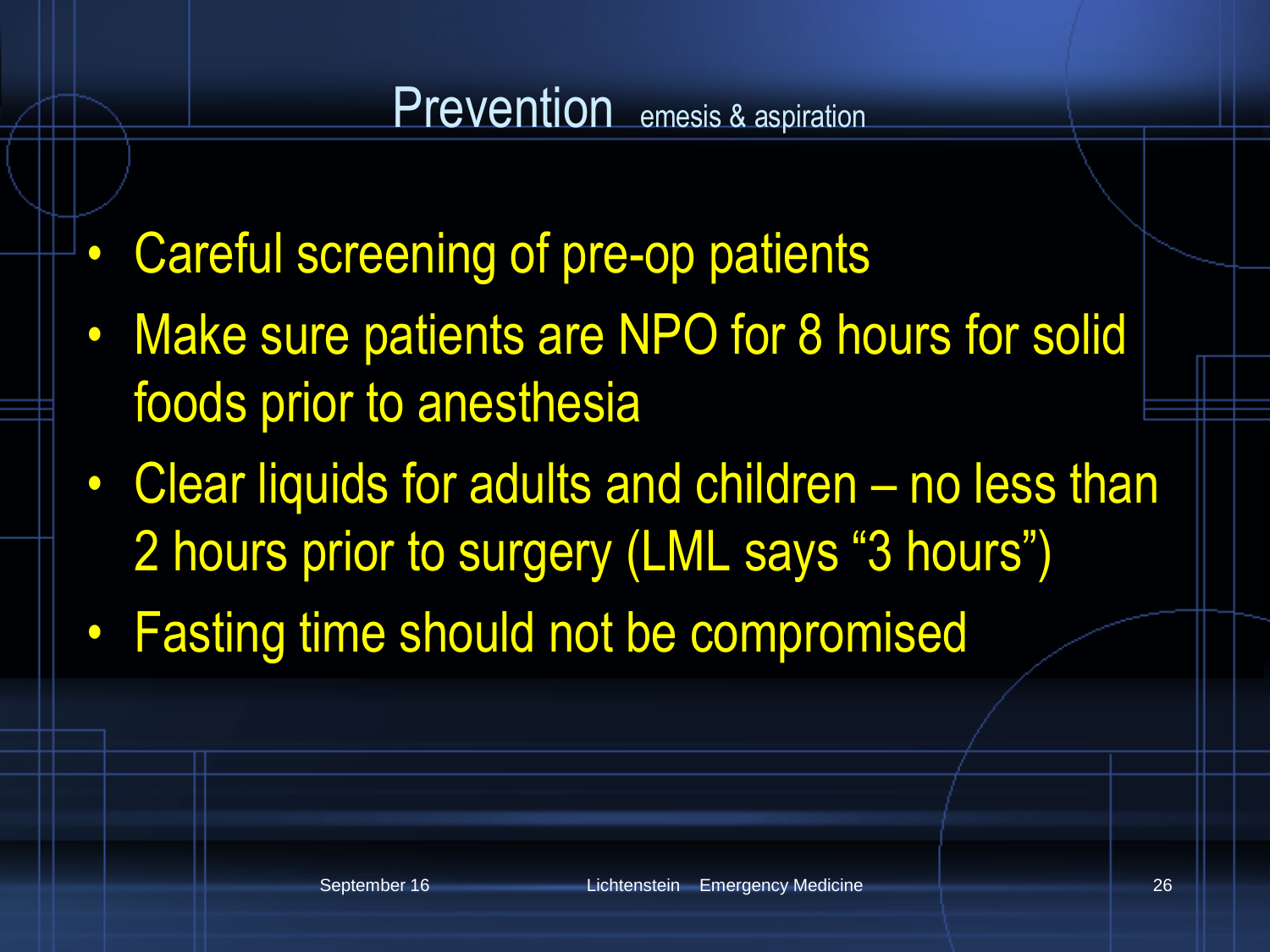## • Prefer NPO past midnight the night before the tx

- Use of anesthesia techniques to maintain some degree of laryngeal reflex
- Normal gastric emptying time is 30 90 minutes
- This increases with apprehension, fear & anxiety, and pain
- LML 'note' if in doubt, use techniques to secure the airway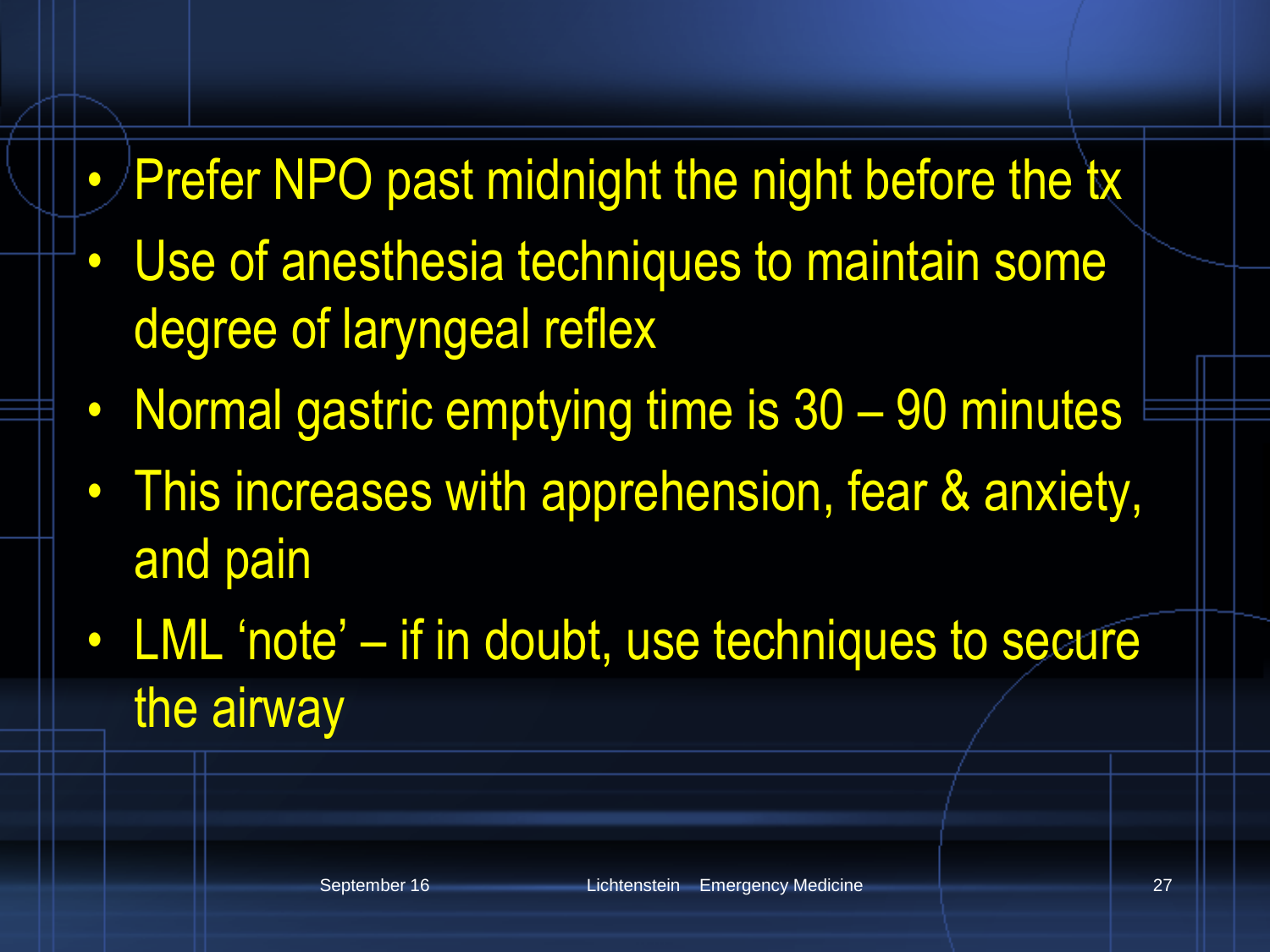#### Malignant Hyperthermia

- A genetically transmitted myopathy which is manifested by a greatly increased body metabolism, muscle rigidity & high fever
- Causes:
	- Succinylcholine
	- Volatile anesthetics (all halogenated): Halothane, Enflurane, Isoflurane, Sevoflurane, **Desflurane**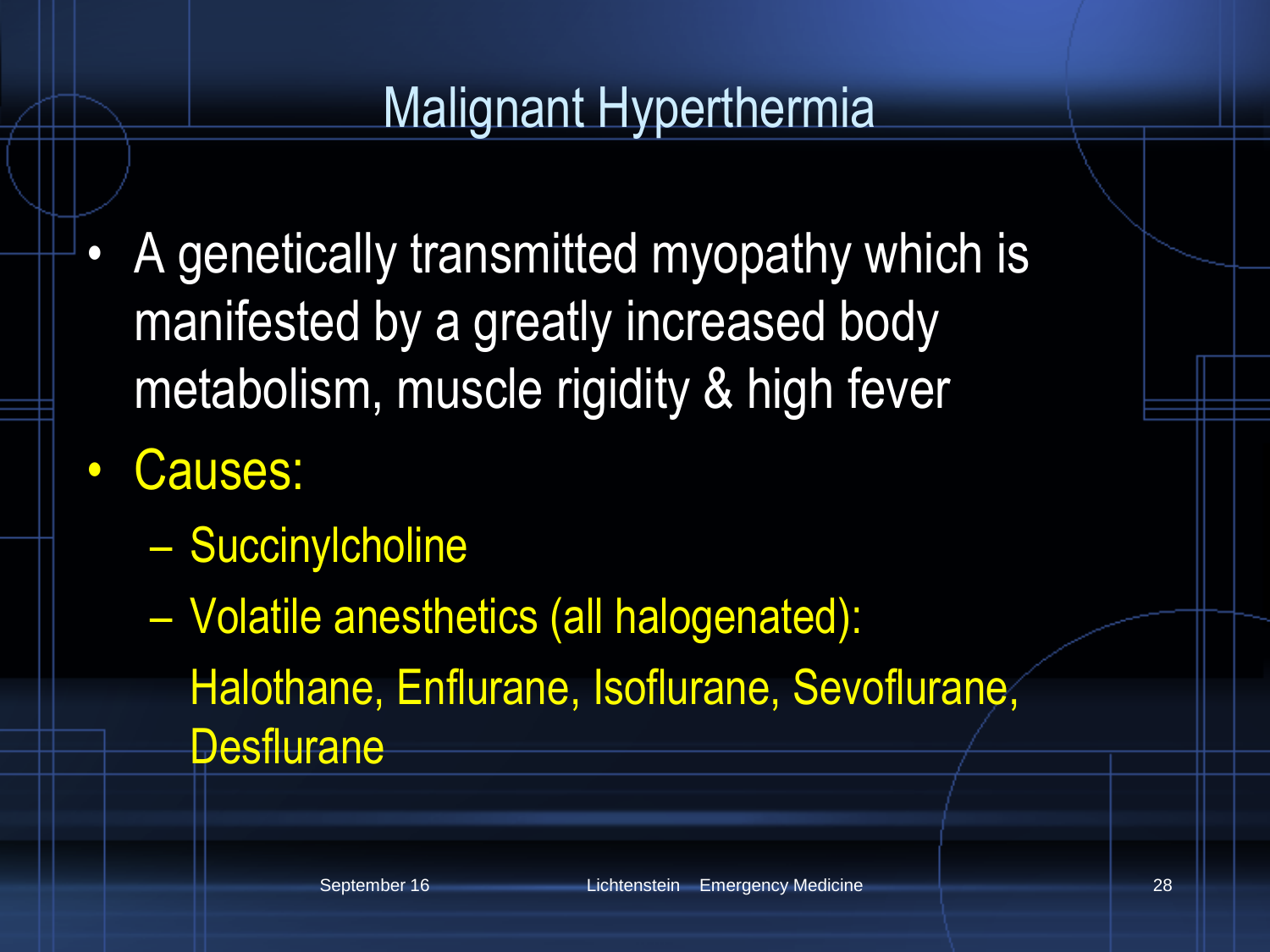#### Malignant Hyperthermia

• Safe drugs: Nitrous oxide Barbiturates ('Brevital') Narcotics (fentanyl, meperidine) Benzodiazepines (diazepam, midazolam) Other tranquilizers (promethazine, hydroxyzine) Ester & amide local anesthetics Ketamine, Propofol, Etomidate, Benadryl 'non-depolarizing' muscle relaxants (atracurium, vecuronium)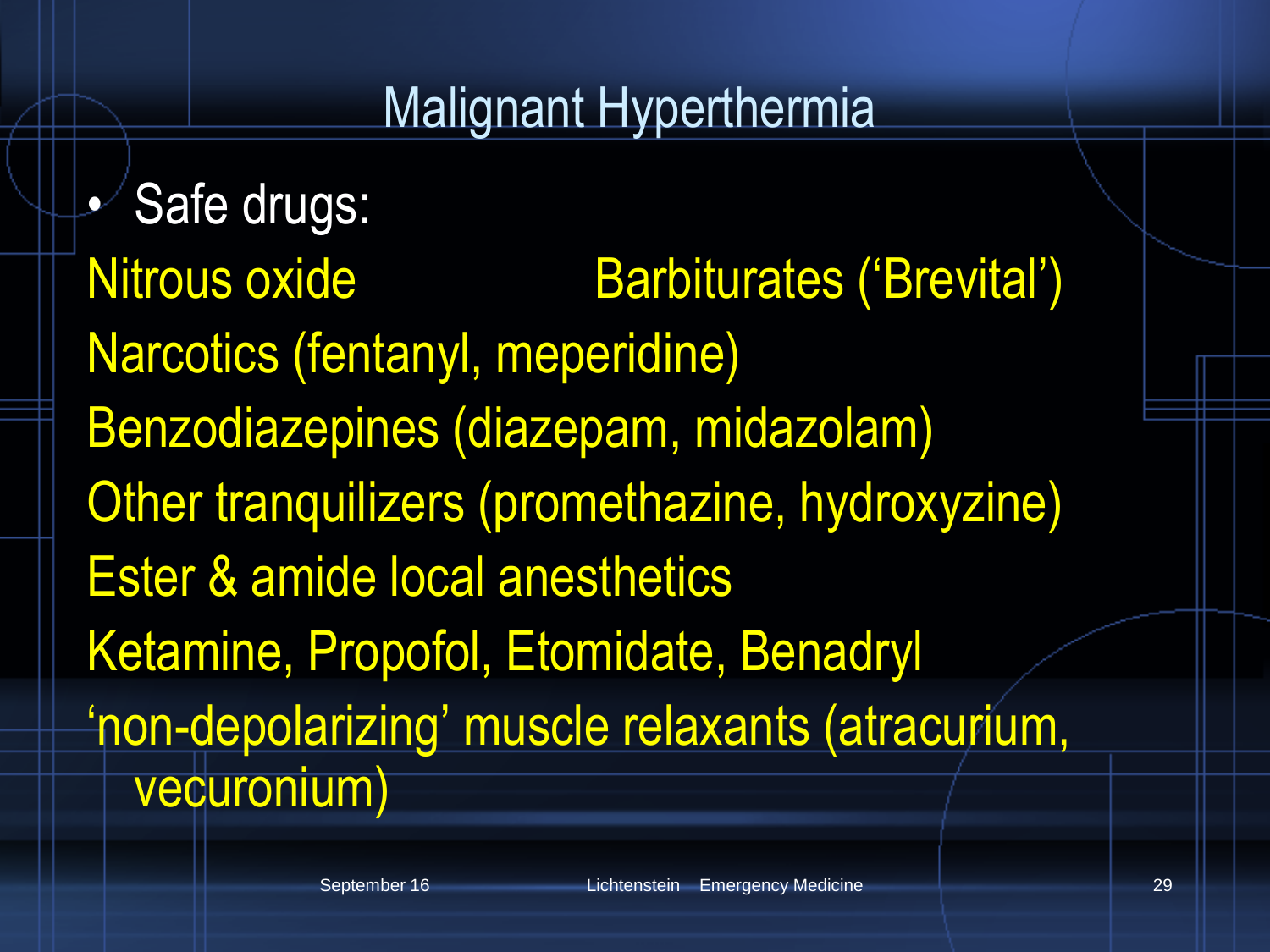- Tachycardia, tachypnea early signs
- Masseter muscle especially among children
- Mandible is clenched and cannot open for intubation
- Masseter may relax after dissipation of succinylcholine
- Clear onset may be delayed 10 -/30 min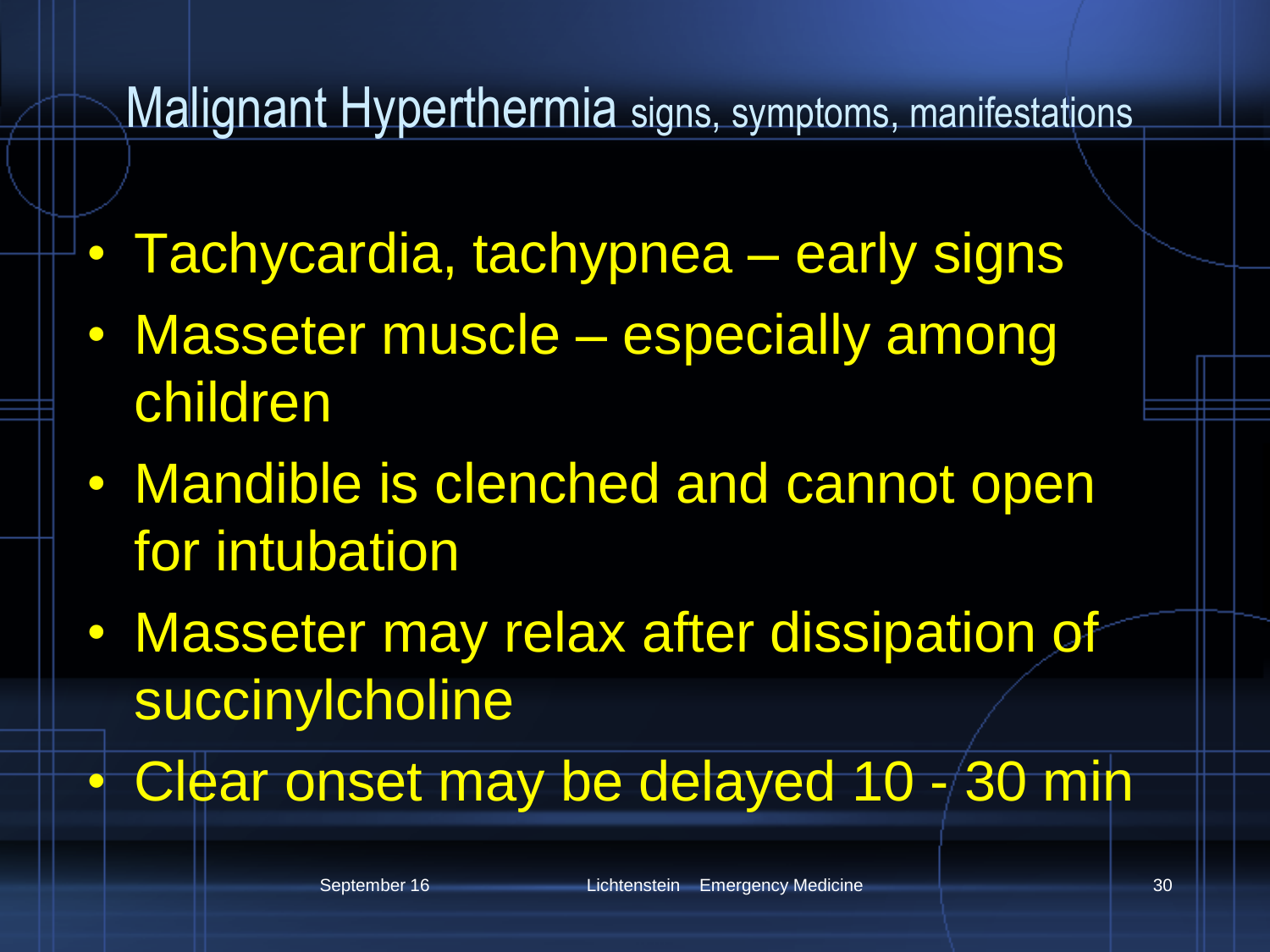- Unanticipated increase in end tidal CO2 occurs rapidly in 10 – 20 minutes
	- Most sensitive indicator
	- End-tidal CO2 may double or triple rapidly
- Hyperkalemia
- Cardiac arrest
- Total body rigidity after admin of 'sux'
	- Most specific sign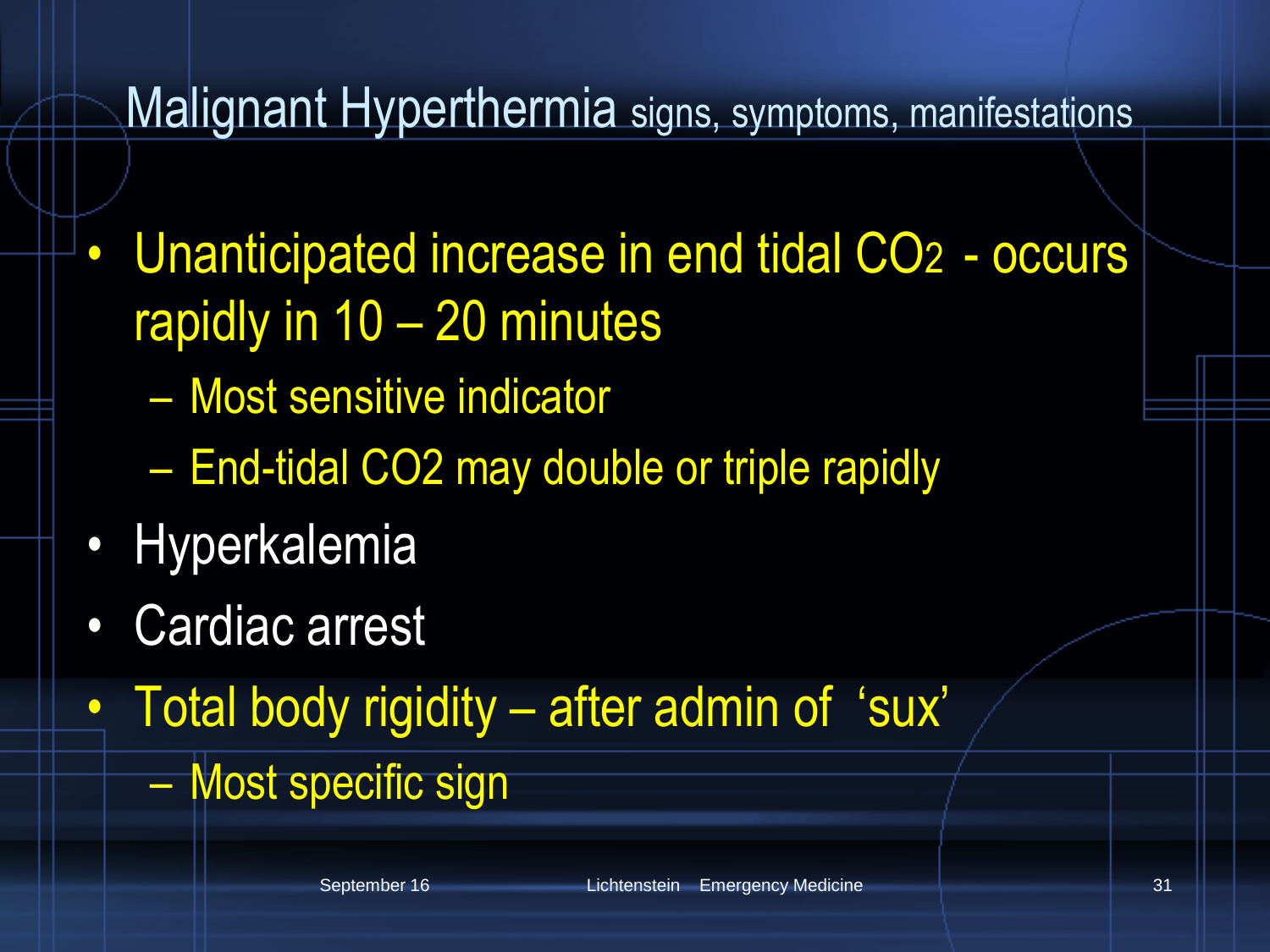- Unexplained tachycardia
- Unexplained tachypnea
- Unstable blood pressure
- Ventricular arrhythmias
- EKG changes:
	- Elevated T waves indicates hyperkalemia
	- Widened QRS which may precede
		- Ventricular fibrillation
		- Cardiac arrest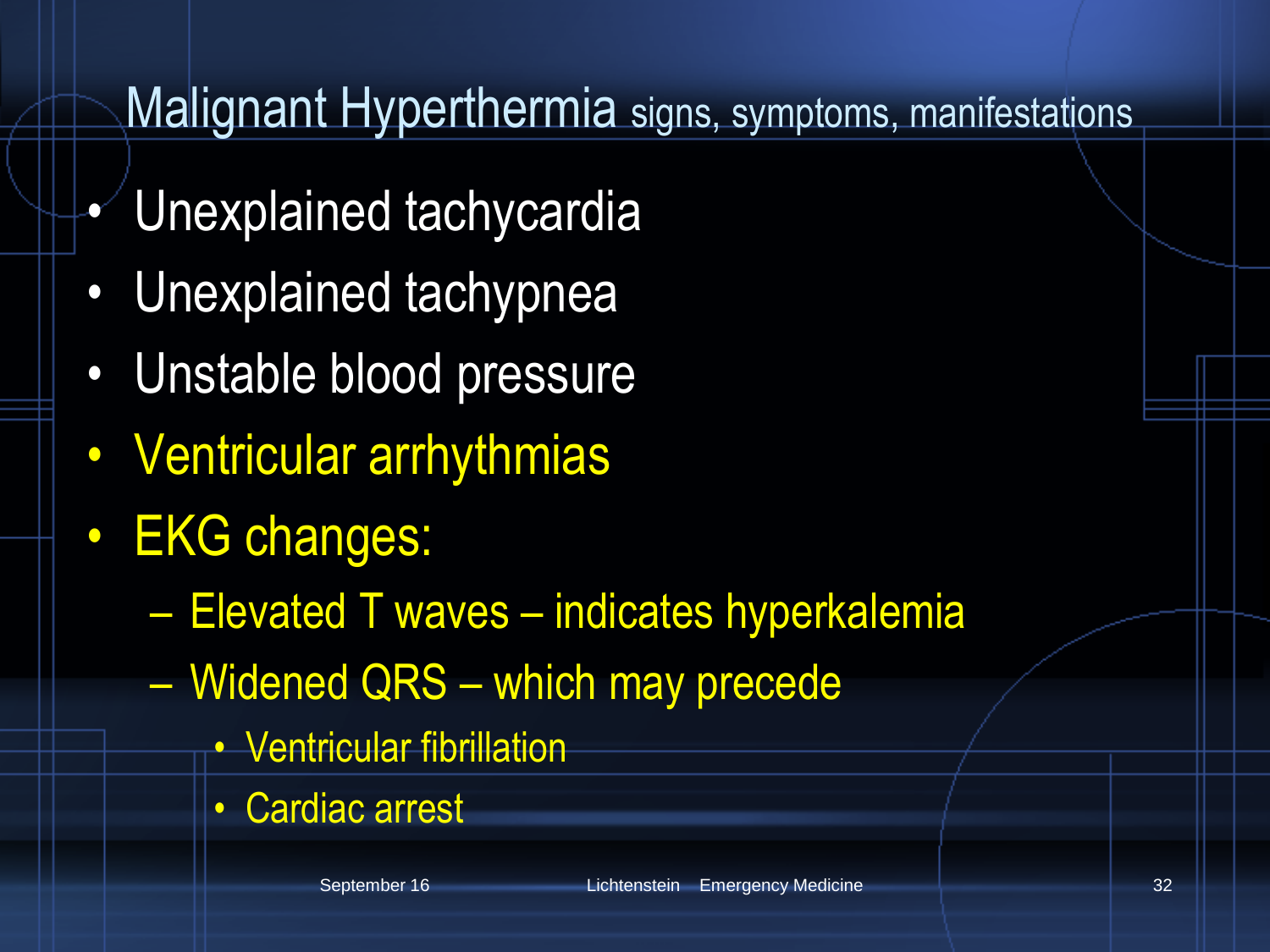- Respiratory / metabolic acidosis
- Temperature elevation late sign
- Arterial blood gas (ABG)
	- Analysis: increase CO2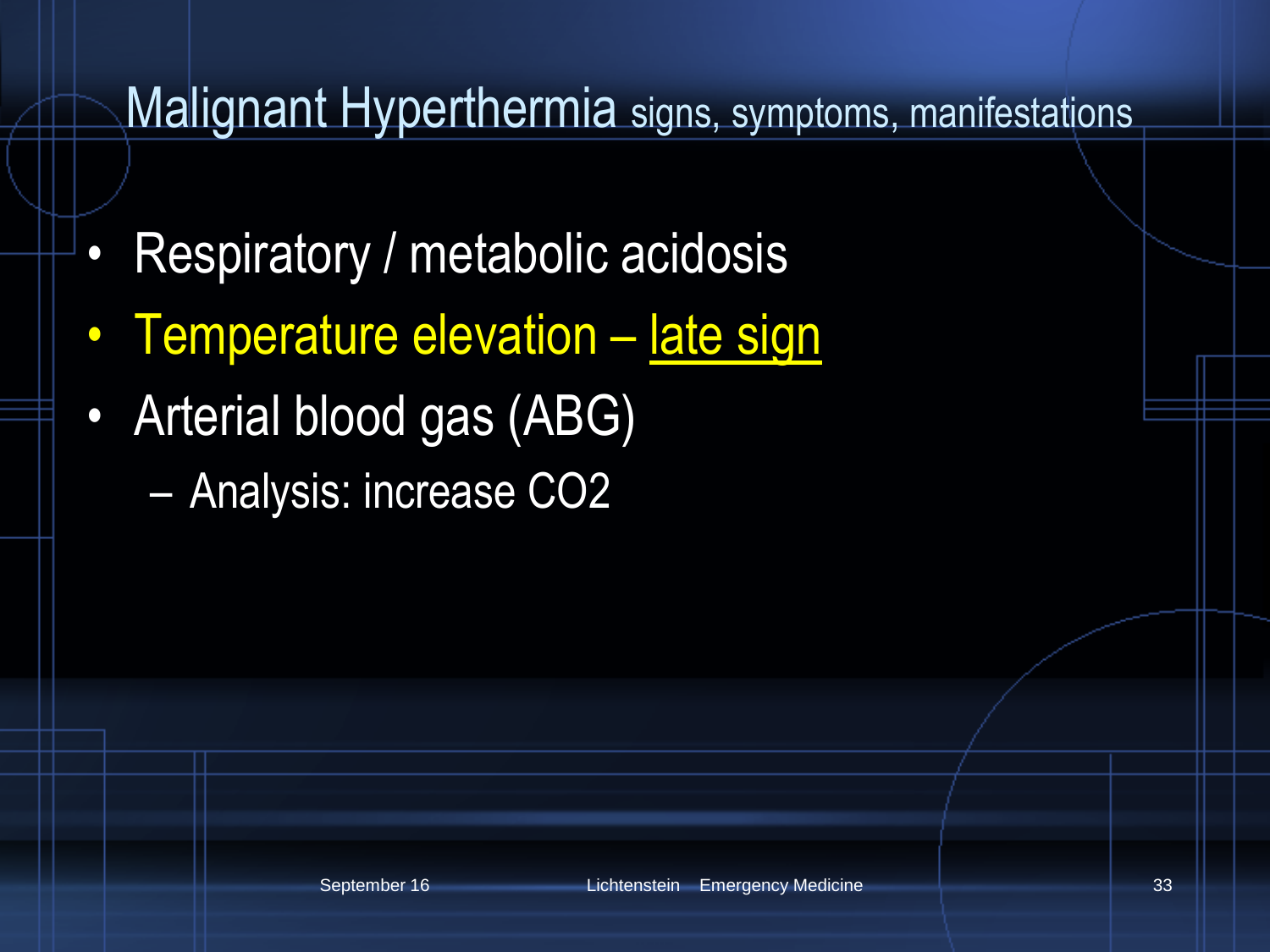#### Malignant Hyperthermia treatment (advanced)

- Stop volatile inhalation anesthesia
- Stop succinylcholine
- Hyperventilate with 100% O2 use higher gas flow  $( \geq 10 \text{ L} / \text{minute})$
- Dantrolene Sodium: 2 3 mg/kg rapid initial bolus
	- Continue dantrolene until signs subside
	- Mix dantrolene: each vial 20 mg dantrolene & 3 gm mannitol
	- Mix with 60 ml sterile water for injection, w/o bacteriostatic agent
- (new Ryanodex)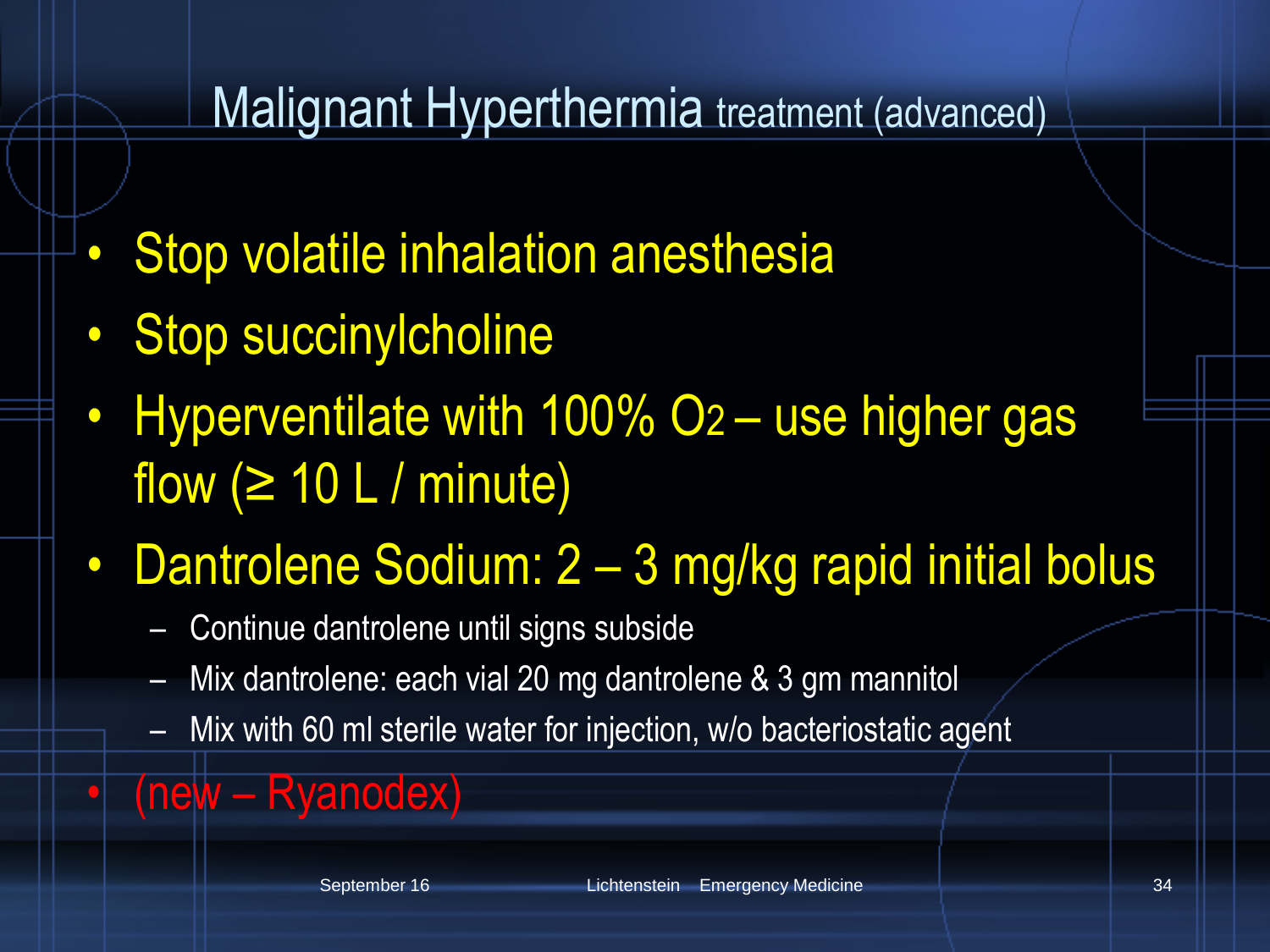#### Malignant Hyperthermia treatment (advanced)

- IV cold saline (not Ringer's lactate) 15ml/kg/15 minutes
- Lavage stomach, bladder, rectum, open cavities
- Surface cool with ice and hypothermic blanket
- Monitor hypothermic tx for hypothermia
- Treat hyperkalemia with hyperventilation
- Activate ACLS, transport to hospital (call & advise)
- ABG analysis, bicarbonate to correct met acidosis  $-$  With no ABG: 1  $-$  2 mEg/kg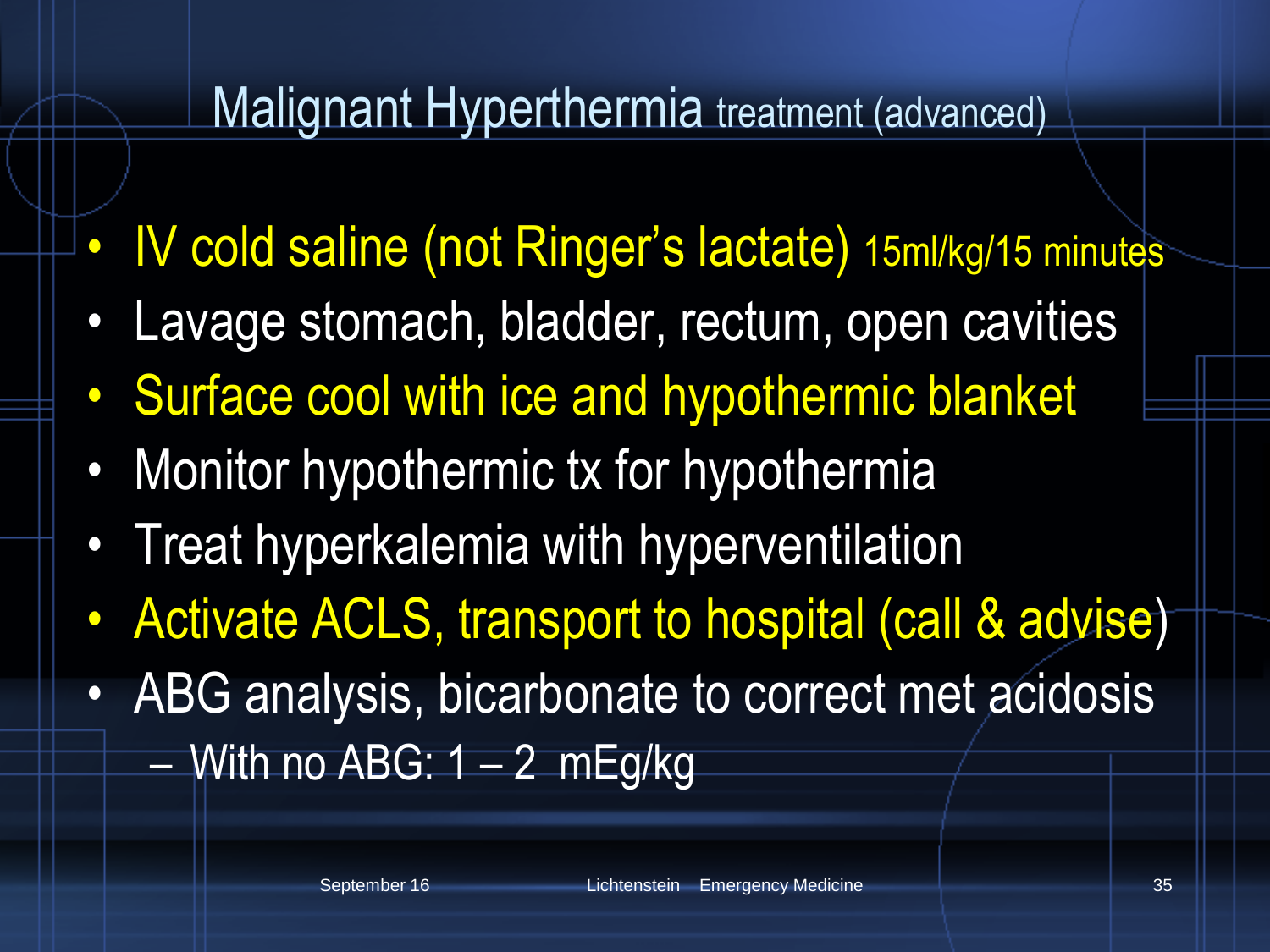#### Malignant Hyperthermia prevention

- Family hx, careful pre-op questioning
- May have increased levels of CPK (muscle bx)
- Dantrolene for prevention and tx
- Immediate availability of treatment modalities
	- Hypothermia blanket (or equivalent)
	- Refrigerated IV solution